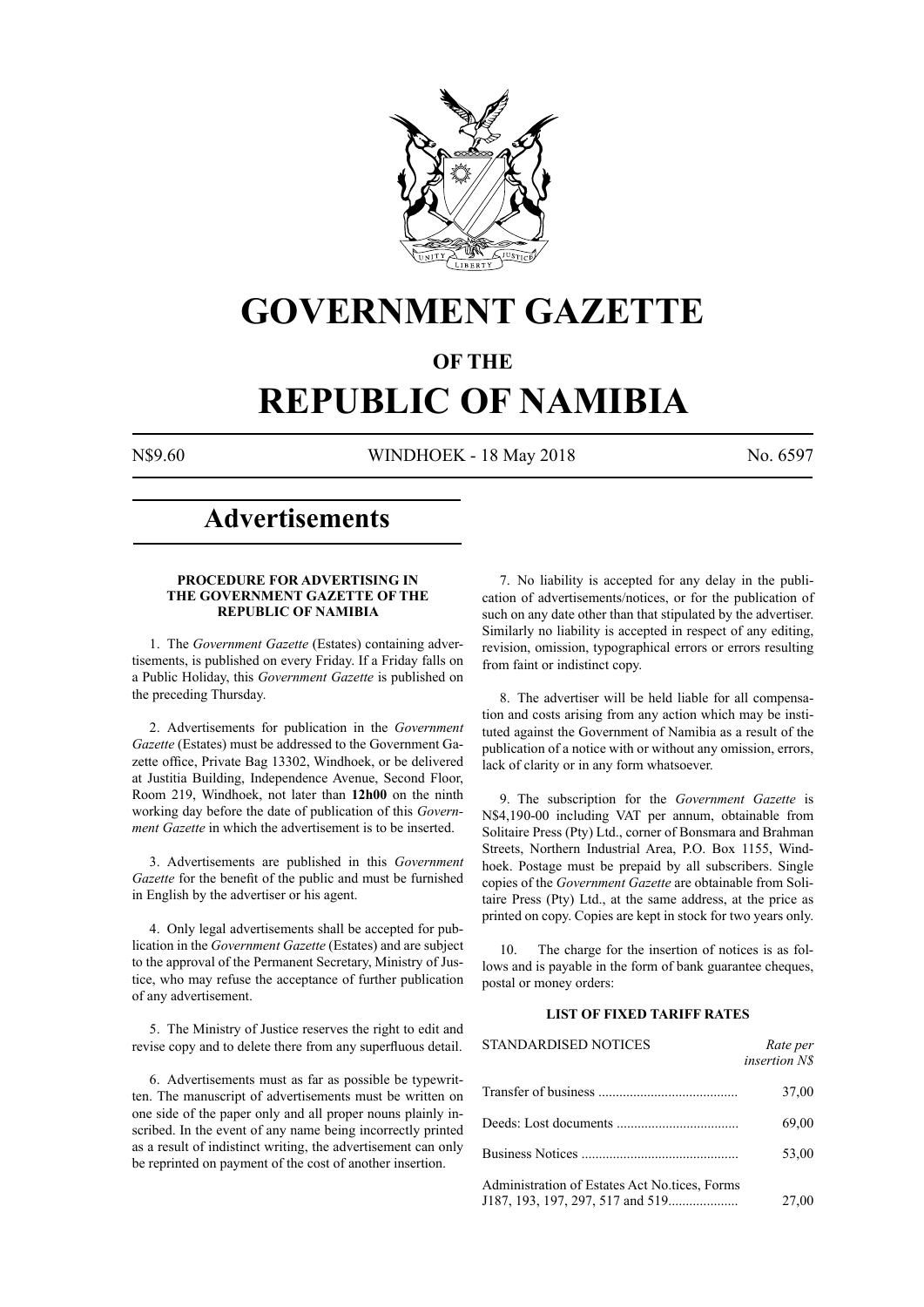| Insolvency Act and Companies Act No.tices:                                                                                                                                                              | 48,00  |
|---------------------------------------------------------------------------------------------------------------------------------------------------------------------------------------------------------|--------|
| N.B. Forms 2 and 6 additional statements according<br>to word count table, added to the basic tariff.                                                                                                   | 333,00 |
| Naturalisation notices (including a reprint for the                                                                                                                                                     | 27,00  |
| Unclaimed moneys - only in the <i>Government</i><br>Gazette, closing date 15 January (per entry of                                                                                                      | 13,00  |
|                                                                                                                                                                                                         | 53,00  |
|                                                                                                                                                                                                         | 27,00  |
| <b>NON-STANDARDISED NOTICES</b>                                                                                                                                                                         |        |
| Company notices:                                                                                                                                                                                        |        |
| Short notices: Meetings, resolutions, offers of<br>compromise, conversions of companies, voluntary<br>windings-up, etc.: closing of members' registers<br>for transfer and/or declarations of dividends | 120,00 |
| Declaration of dividends with profit statements,                                                                                                                                                        | 267,00 |
| Long notices: Transfers, changes in respect of<br>shares or capital, redemptions, resolutions,                                                                                                          | 373,00 |
|                                                                                                                                                                                                         | 120,50 |

#### **FORM J 187**

#### **LIQUIDATION AND DISTRIBUTION ACCOUNTS IN DECEASED ESTATES LYING FOR INSPECTION**

In terms of section 35(5) of Act 66 of 1965, notice is hereby given that copies of the liquidation and distribution accounts (first and final, unless otherwise stated) in the estates specified below will be open for the inspection of all persons interested therein for a period of 21 days (or shorter or longer if specially stated) from the date specified or from the date of publication hereof, whichever may be the later, and at the offices of the Master and Magistrate as stated.

Should no objection thereto be lodged with the Master concerned during the specified period, the executor will proceed to make payments in accordance with the accounts.

387/2017 KAHMANN Hester Jacoba, 48030800- 096, Outjo. Outjo. Windhoek. Bank Windhoek Limited, Trust Department, P.O. Box 15, Windhoek.

1745/2017 JOUBERT Andrina Mina, 55052200064, Hentiesbaai. Swakopmund. Windhoek. Bank Windhoek Limited, Trust Department, P.O. Box 15, Windhoek.

195/2017 BRUENS Erica, 44032810017, Erf 1688, No. 40 Hidipo Hamutenya Avenue, Walvis Bay. Walvis Bay. Windhoek. Bank Windhoek Limited, Trust Department, P.O. Box 15, Windhoek.

1701/2014 VALOMBWELENI Leopold, 56011- 001203, Oranjemund. Saara T. Valombweleni, 62072700582. Oranjemund. Windhoek. Bank Windhoek Limited, Trust Department, P.O. Box 15, Windhoek.

| Liquidators' and other appointees' notices                    | 80,00  |
|---------------------------------------------------------------|--------|
| Gambling house licences/Liquor licences                       | 120,00 |
| SALES IN EXECUTION AND OTHER PUBLIC SALES:                    |        |
|                                                               | 207.00 |
| Public auctions, sales, tenders and welfare<br>organisations: |        |
|                                                               | 69.00  |
|                                                               | 171,00 |
|                                                               | 253,00 |
| ORDERS OF THE COURT                                           |        |

| Provisional and final liquidations or                  |        |
|--------------------------------------------------------|--------|
|                                                        | 157,00 |
| Reduction of change in capital mergers, offers         |        |
|                                                        | 373,00 |
| Judicial managements, <i>curator bonis</i> and similar |        |
|                                                        | 373,00 |
|                                                        | 48,00  |
| Supersession and discharge of petitions (J.158)        | 40,00  |
|                                                        |        |

11. The charge for the insertion of advertisements other than the notices mentioned in paragraph 10 is at the rate of N\$13,00 per cm double column. (Fractions of a cm must be calculated as a cm).

12. No advertisements shall be inserted unless the charge is prepaid. Cheques, drafts, postal or money orders must be made payable to the Ministry of Justice, Private Bag 13302, Windhoek.

216/2017 IMBILI Martha Kaarina, 62082500942, Omwandi, Ondangwa. Ondangwa. Windhoek. FNB Trust Services Namibia (Pty) Ltd, P.O. Box 448, Windhoek, Namibia.

1653/2016 BOCK Magrietha Susanna, 540816- 00678, 35 Richter Street, Pionierspark, Windhoek. Johan Hendrik Bock. Windhoek. FNB Trust Services Namibia (Pty) Ltd, P.O. Box 448, Windhoek, Namibia.

1224/2016 KAPUKIRE Ella, 48081800484, Erf 9067, Katutura, Windhoek. Windhoek. Windhoek. FNB Trust Services Namibia (Pty) Ltd, P.O. Box 448, Windhoek, Namibia.

1610/2017 SCHROEDER Edda, 38090400124, Windhoek, 24 November 2016. Amended. Windhoek. Swakopmund. Standard Executors & Trustees, P.O. Box 2164, Windhoek, Namibia.

83/2017 SHIPIKI Erastus, 41010102850, Omumbu Village, Omusati Region. Maria Nambongo, 54100510012. Outapi. Windhoek. A. Davids & Co., P.O. Box 11, Otjiwarongo

955/2016 FINCK Henry George, 39092500232, Erf 3557, Walvis Bay. Wilhelmina Finck, 43070600131. Walvis Bay. Windhoek. Malherbe Associates Inc, P.O. Box 985, Walvis Bay.

1139/2017 BECKER Martin David Richard, 23091600084, Oude Rust Oord, Windhoek West, Windhoek, Namibia. Christina Elizabeth Becker. Windhoek. Advance Wealth Management (Pty) Ltd, P.O. Box 86568, Eros, Windhoek.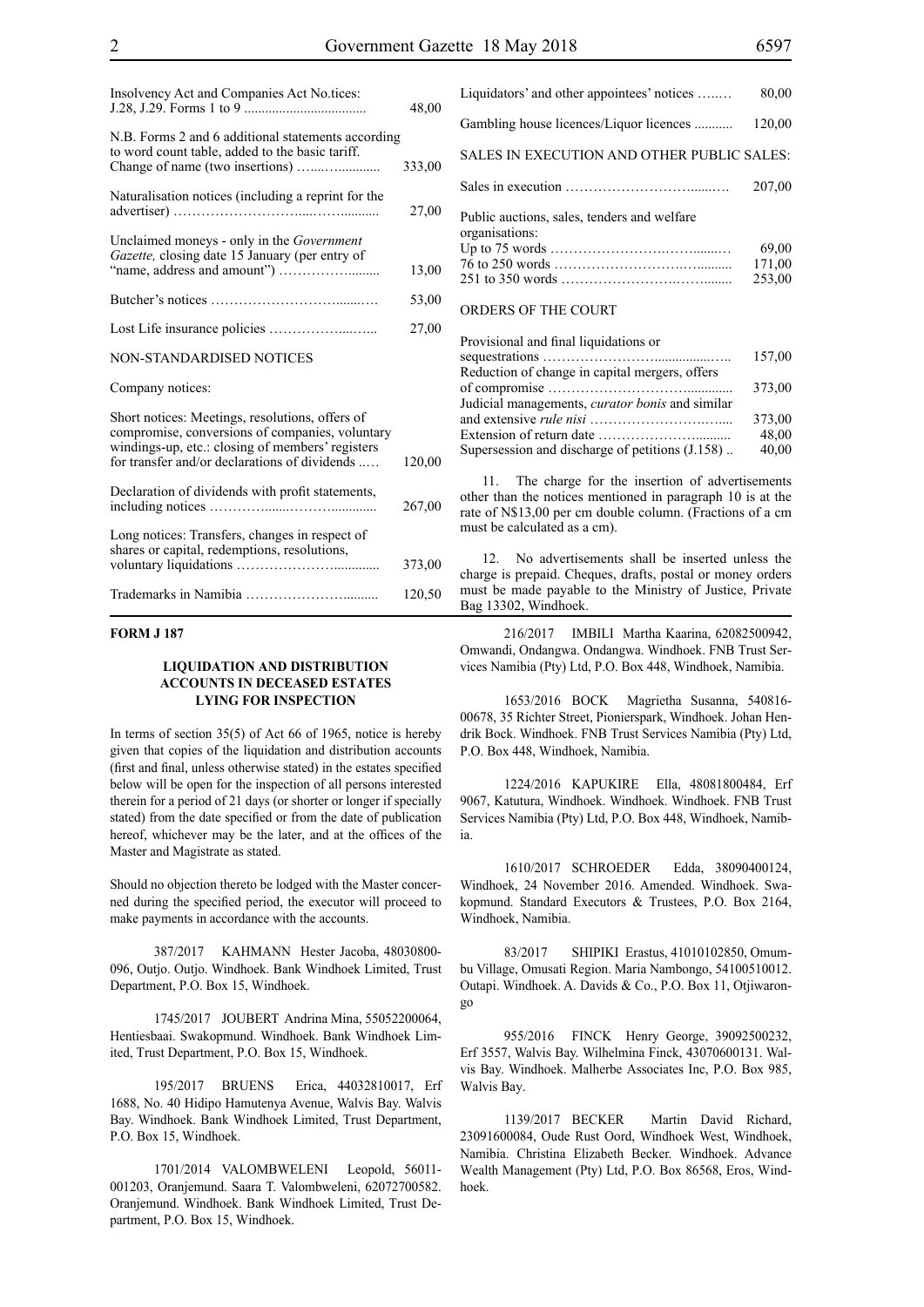2048/2012 DE KLERK Daniel, 65050505100, P.O. Box 350, Otjiwarongo. Gerharda de Klerk, 76050300232. Otjiwarongo. Windhoek. Emerentia Coetzee, 4 Oryx Street, Suiderhof, Windhoek.

469/2018 AMUNYELA Julius Shekytamba, 88090900496, Khomasdal, Windhoek, Namibia. Shikale & Associates, Office B003, Shapumba Towers, Guthenberg Street, Ausspannplatz, Windhoek.

1813/2017 SLABBER Attie, 55070300490, 17A Lotz Street, Klein Windhoek. Windhoek. Windhoek. Dr. Weder, Kauta & Hoveka Inc., 3rd Floor, WKH House, Jan Jonker Road, Ausspannplatz, P.O. Box 864, Windhoek, Namibia.

1050/2017 DENTLINGER Gustav Bernhard, 22030300195, Farm Awasab No. 333. Rehoboth. Windhoek. V.T. van Wyk Attorneys, Ground Floor, Hebron House, Plot A129, Rehoboth.

1795/2017 ORREN Hendrik, 48102700157, Erf No. Rehoboth B689. Annemarie Ida Orren, 48082800100. Rehoboth. Windhoek. V.T. van Wyk Attorneys, Ground Floor, Hebron House, Plot A129, Rehoboth.

2064/2016 TRIPODI Antonio Ianazio, 480420- 00278, P.O. Box 9466, Eros, Windhoek. Windhoek. Engling, Stritter & Partners, P.O. Box 43, Windhoek.

1768/2017 CHIRAWU Tapera Onias, 44091310052, Windhoek. Maureen Kalumbu Chirawu, 57021400810. Windhoek. Namib Capital Investments cc, P.O. Box 80455, Olympia, Windhoek.

1526/2017 VENTER Frans, 35092500085, Mariental. Mariental. Windhoek. Bank Windhoek Limited, Trust Department, P.O. Box 15, Windhoek.

 $\frac{1}{2}$ 

#### **FORM J 193**

#### **NOTICE TO CREDITORS IN DECEASED ESTATES**

All persons having claims against the estates mentioned below are hereby called upon to lodge their claims with the executors concerned, within 30 days (or otherwise as indicated) calculated from the date of publication hereof. The information is given in the following order: Estate number, surname and Christian names, date of birth, identity number, last address, date of death; surviving spouse's names, surname, date of birth and identity number; name and address of executor or authorised agent, period allowed for lodgement of claims if other than 30 days.

286/2018 WEGENER Glen Walter, Windhoek, 24 June 1935, 3506240100102, Katima Mulilo, 8 January 2018. Adriana Johanna Wegener, 15 January 1953, 53011510083. Bank Windhoek Ltd, P.O. Box 15, Windhoek.

605/2018 SWART Catherina Helena, Windhoek, 9 November 1947, 47110900142, Alterheim Ouetehuis, Otjiwarongo, 3 February 2018. FNB Trust Services Namibia (Pty) Ltd, P.O. Box 448, Windhoek, Namibia.

474/2018 LISSE Gisela, Windhoek, 29 June 1946, 46062900108, Erf 927, 50 Nissen-Lass Street, Pionierspark,

Windhoek, 3 February 2018. Standard Executors & Trustees, P.O. Box 2164, Windhoek, Namibia.

2045/2016 ROMAN Lawrence, Windhoek, 5 September 1955, 55090500525, Grootfontein, 22 October 2016. Afflux Investments cc, P.O. Box 1130, Windhoek.

1687/2017 MWANAWINA Edith Musiwa, Windhoek, 6 June 1963, 63060603308, Gobabis, 13 June 2017. Afflux Investments cc, P.O. Box 1130, Windhoek.

612/2008 KURZ Charlotte Rachel, Windhoek, 18 February 1948, 48021800046, Erf No. 3 Markotter Street, Otjiwarongo, 18 February 2008. Dr. Weder, Kauta & Hoveka Inc., 3rd Floor, WKH House, Jan Jonker Road, Ausspannplatz, P.O. Box 864, Windhoek, Namibia.

142/2018 VAN DER COLFF Aletta Magrieta, Windhoek, 30 August 1939, 39083000117, Erf No. 10 Ross Street, Windhoek West, Windhoek, 1 July 2013. Hendrick van der Colff, 29 September 1933, 33092900022. Dr. Weder, Kauta & Hoveka Inc., 3rd Floor, WKH House, Jan Jonker Road, Ausspannplatz, P.O. Box 864, Windhoek, Namibia.

350/2018 SINGO Amani Elifuraha, Windhoek, 8 May 1969, AB859750, Erf No. 44 Jeriko Heights, Elishenheim, Windhoek, 26 December 2017. Dr. Weder, Kauta & Hoveka Inc., 3rd Floor, WKH House, Jan Jonker Road, Ausspannplatz, P.O. Box 864, Windhoek, Namibia.

177/2011 KLAZEN Magrietha, Windhoek, 3 May 1929, 29050300014, Erf No. Rehoboth B1009, 14 September 2008. V.T. van Wyk Attorneys, Ground Floor, Hebron House, Plot A129, Rehoboth.

517/2018 KINDA Moritz, Windhoek, 1 September 1959, 59090100679, Erf No. Rehoboth F247, 1 March 2018. Lena Kinda, 24 July 1960, 60072400382. V.T. van Wyk Attorneys, Ground Floor, Hebron House, Plot A129, Rehoboth.

1943/2009 VAN WYK Willem Johannes, Windhoek, 27 January 1962, 6201270200025, Erf No. Rehoboth, 3 November 2009. Anne-Marie Mogle, 9 April 1969, 69040900140. V.T. van Wyk Attorneys, Ground Floor, Hebron House, Plot A129, Rehoboth.

84/2018 MURETI Edla, 8 August 1955, 55080- 801646, Omaruru, Namibia, 20 November 2017. Charmaine Schultz & Co., P.O. Box 23823, Windhoek.

301/2018 MABUKU Mabuku, Windhoek, 15 October 1955, 55101500593, Zambezi, 4 January 2018. Frieda Manga Kompeli, 62121300449. Sibeya & Partners Legal Practitioners, No. 9, Erf 3812, March Street, Windhoek-North, Windhoek.

1276/2017 SIPIPA Petrus Mathias, Windhoek, 1 January 1966, 66010101239, Windhoek, Khomas Region, 8 February 2018. Jackrine Namasiku Sipipa, 10 July 1983, 83071010494. Sisa Namandje & Co. Inc., No. 11 Robert Mugabe Street, Windhoek.

967/2014 BUSEKO Victor Baeze, Windhoek, 65080200022, Windhoek, Khomas Region, Namibia, 23 April 2014. Muluti & Partners, Erf 1133, 8 Brandberg Street, Eros, P.O. Box 98380, Windhoek.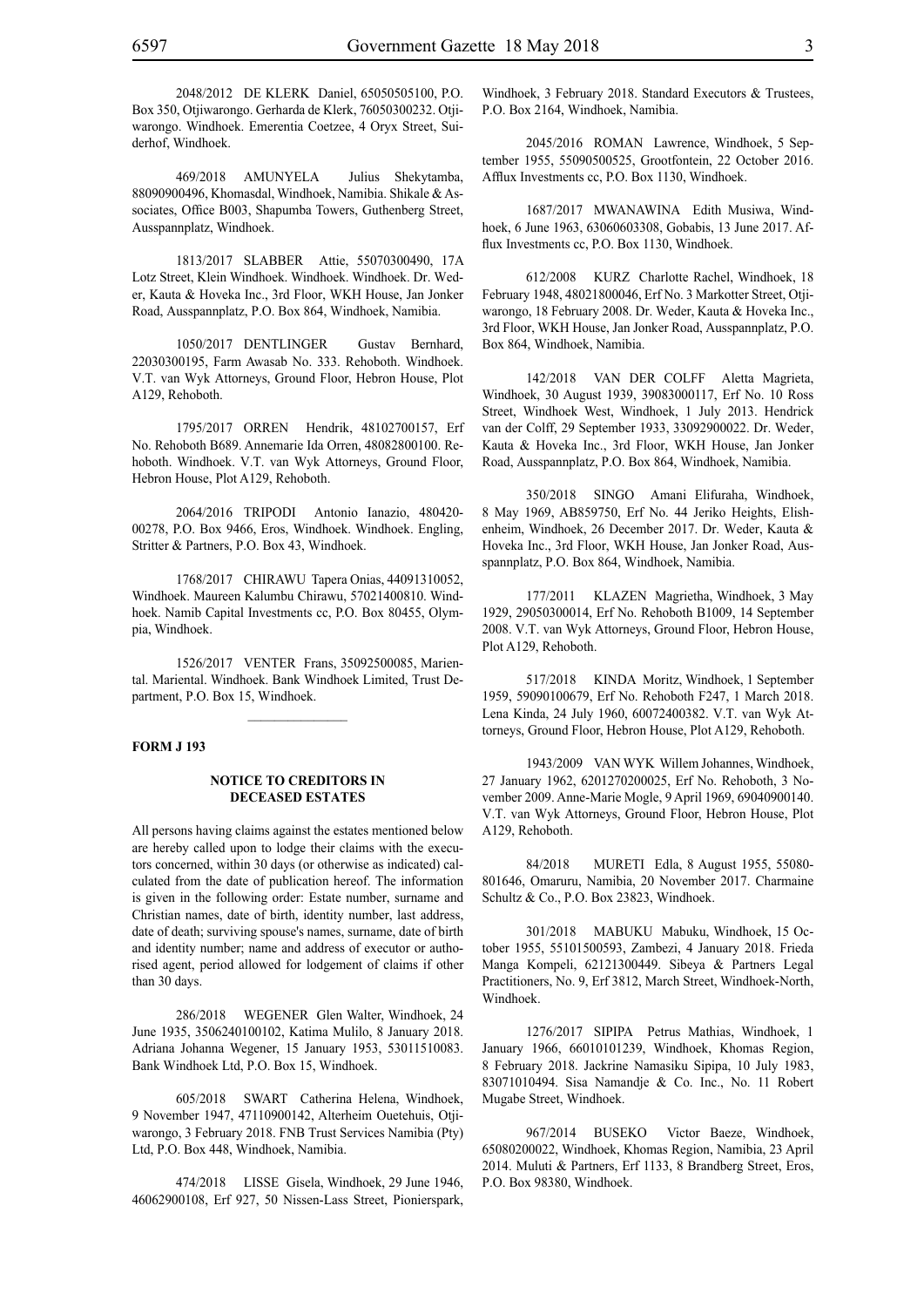756/2017 DU TOIT Andre Gerhardus, Windhoek, 22 May 1955, Passport Number: 519728752, 136 Beverley Way West, Wimbledon, London, United Kingdom, 5 January 2016. Julie Elizabeth Moira du Toit, 21 August 1960. Du Toit Associates, P.O. Box 2004, Windhoek, Namibia.

560/2018 GROENEVELDT Benno Albert, Windhoek, 28 April 1941, 41042800103, Erf 4145, Franck Street, Khomasdal, Windhoek, Republic of Namibia, 24 July 2017. Susanna Maria Groeneveldt, 21 January 1947, 47012100222. Du Toit Associates, P.O. Box 2004, Windhoek, Namibia.

470/2018 VON LEIPZIG Gisela, Windhoek, 19 January 1959, 12 Thatch Street, Somerset West, 7130, South Africa, 8 September 2017. Engling, Stritter & Partners, P.O. Box 43, Windhoek.

 $\frac{1}{2}$ 

#### **FORM J28**

#### **ESTATES OR COMPANIES SEQUESTRATED OR WOUND UP PROVISIONALLY**

Persuant to section 17(4) of the Insolvency Act 1936, section 356(1) of the Companies Act 1973 (read with section 66(1) of the Close Corporation Act No. 26 of 1988), notice is hereby given by the Master of the High Court, Namibia, that estates or companies/close corporations mentioned below have been sequestrated or wound up provisionally by order of the said Court.

W27/17 **Forca Construction (Pty) Ltd.** Date upon which final order made: 14 March 2018. Upon the application of: Q-Crete Readymix cc.

W32/17 **Andre Blaauw.** Date upon which order was made: 6 October 2017. Upon the application of: Andre Blaauw.

 $\mathcal{L}=\mathcal{L}^{\mathcal{L}}$ 

#### **FORM J29**

#### **FIRST MEETING OF CREDITORS, CONTRIBUTORIES MEMBERS OF DEBENTURE HOLDERS OF SEQUESTRATED ESTATES, COMPANIES BEING WOUND UP OR PLACED UNDER JUDICIAL MANAGEMENT**

The estates and companies mentioned below having been placed under sequestration, being wound up or having been placed under provisional judicial management by order of the High Court of Namibia, the Master of the High Court hereby gives notice pursuant to section 17(4) and 40(1) of the Insolvency Act, 1973, and sections 361(1), 370(1) and 435 of the Companies Act, 2004, that a first meeting of creditors, contributories, members or debenture holders of the said estates or companies will be held on the dates and at the times and places mentioned below, for proof of claims against the estates or companies, the election of trustees, liquidators or judicial managers or provisional judicial managers or for the purposes referred to in section 370 or 437 of Act No. 28 of 2004, as the case may be.

Meetings in a district in which there is a Master's office, will be held before the Master, elsewhere they will be held before the Magistrate:

W32/17 **Andre Blaauw**. Date upon which order was made: 6 October 2017. Date, time and place of meeting: 30 May 2018, 10h00, Master of the High Courth, 4th/13th Floor, Frans Indongo Gardens, Windhoek.

W27/17 **Forca Construction (Pty) Ltd**. Date upon which order was made: 14 March 2018. Date, time and place of meeting: 23 May 2018, 10h00, Master of the High Courth, 4th/13th Floor, Frans Indongo Gardens, Windhoek.

#### **FORM 1**

#### **APPOINTMENT OF TRUSTEES AND LIQUIDATORS AND PROOF OF CLAIMS IN SEQUESTRATED ESTATES OR COMPANIES BEING WOUND UP**

Pursuant to subsection (3) of section fifty-six, section seventyseven and subsection (3) of section forty of the Insolvency Act, 1936, section 339, 366, 375 (5)(b) and 402 of the Companies Act, 1973, notice is hereby given that the persons mentioned below have been appointed trustee or liquidators, as the case may be, and that persons indebted to the estate or companies are required to pay their debts to them forthwith unless otherwise indicated.

Meetings of creditors of the said estate or companies will be held on the dates and the times and places mentioned below, for proof of claims against the estates or companies, for the purpose of receiving the trustees' or liquidators' reports as to the affairs and conditions of the estates or companies and for giving the trustees or liquidators directions concerning the sale of recovery or any matter relating to the administration thereof.

W02/18 **Insolvent Estate: Christiaan Johannes Potgier**. D.J. Bruni, Bruni & McLaren, P.O. Box 11267, Klein Windhoek. 6 June 2018 at 10h00 before the Master of the High Court, Windhoek. Second general meeting for creditors.

 $\frac{1}{2}$ 

#### **FORM 5**

#### **PAYMENT OF DIVIDENDS AND COLLECTION OF CONTRIBUTIONS IN SEQUESTRATED ESTATES OR COMPANIES BEING WOUND UP**

The liquidation accounts and plans of distribution or contribution in the sequestrated estates or companies being wound up mentioned below having been confirmed on dates mentioned therein, notice is hereby given, pursuant to sub-section (1) of section one hundred and thirteen of the Insolvency Act, 1936, and section 409(2) of the Companies Act, 1973, that dividends are in the course of payment or contributions are in the course of collection in the said estates or companies as set forth below, and that every creditor liable to contribution is required to pay the trustee the amount for which he/she is liable at the address mentioned below.

The particulars are given in the following order: Number of estate or company; name and description of estate or company; date when account confirmed; whether a dividend is being paid or contribution collected or both; name and address of Trustee or Liquidator.

W07/17 **Verda Construction (Pty) Ltd** (In Liquidation). 24 April 2018. No Dividends paid to Concurrent Creditors. First and Final Liquidation and Distribution Account. D.J.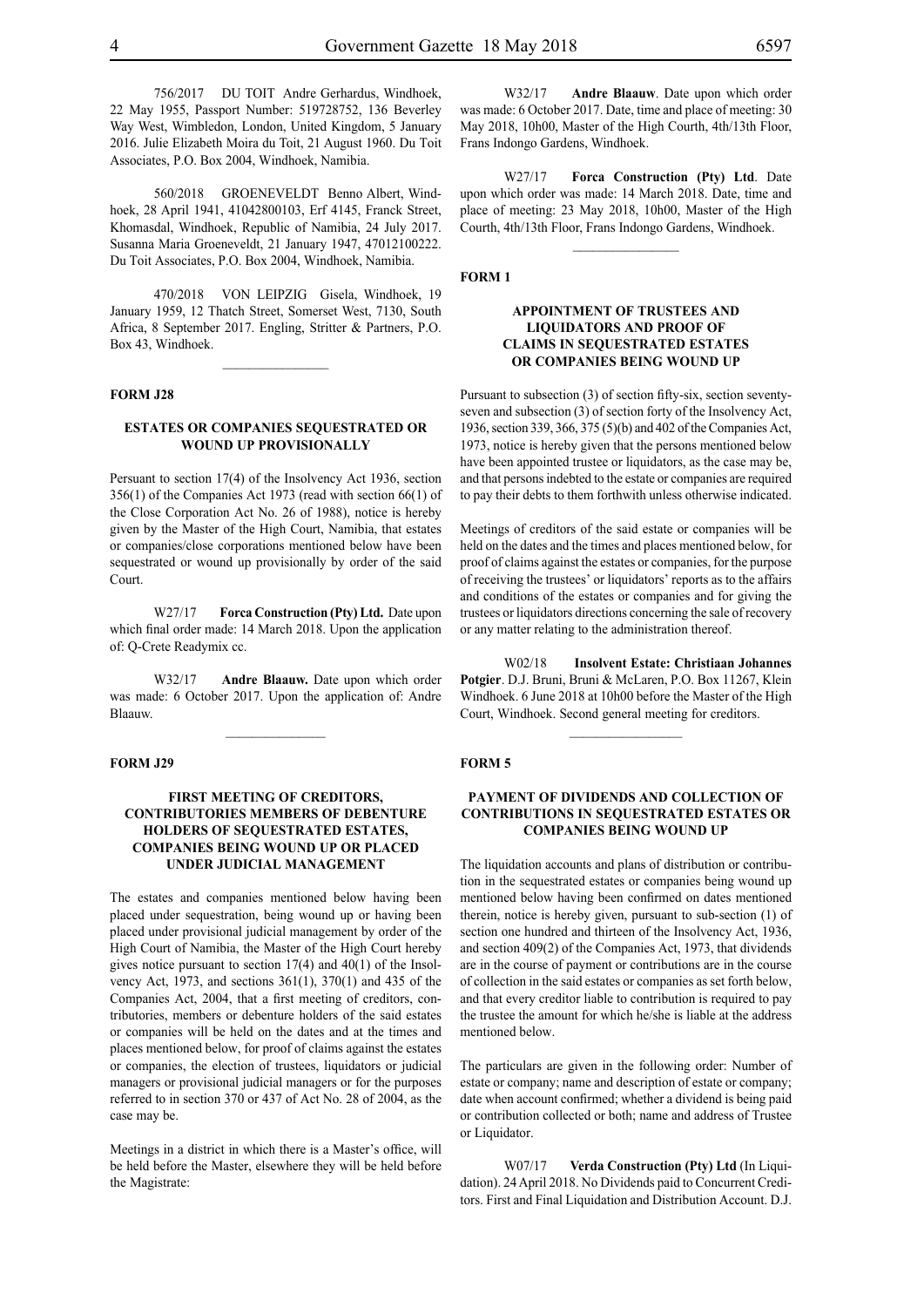Bruni, Liquidator, Bruni & McLaren, P.O. Box 11267, Klein Windhoek.

W16/17 **Erf 368 Langstrand cc** (In Liquidation). 24 April 2018. No Dividends paid to Concurrent Creditors. First and Final Liquidation and Distribution Account. D.J. Bruni, Liquidator, Bruni & McLaren, P.O. Box 11267, Klein Windhoek.

W23/15 **Insolvent Estate: Paul Stephanus van der Merwe**. 30 April 2018. No Dividends paid to Concurrent Creditors. First and Final Liquidation and Distribution Account. D.J. Bruni, Trustee, Bruni & McLaren, P.O. Box 11267, Klein Windhoek.

 $\overline{\phantom{a}}$  , where  $\overline{\phantom{a}}$ 

#### **IN THE HIGH COURT OF NAMIBIA CASE No. I 1484/2016**

In the matter between:

**STANDARD BANK NAMIBIA LIMITED** Plaintiff

and

**DUINESIG PROPERTY NUMBER SIX CC** First Defendant **HENDRIK WILLEM SIEMENS** Second Defendant **ADELE MARIAN SIEMENS** Third Defendant

#### **NOTICE OF SALE IN EXECUTION OF IMMOVABLE PROPERTY**

Pursuant to Judgment of the above Honourable Court granted on **25 AUGUST 2017**, the following immovable property will be sold without reserve and voetstoots by the Deputy Sheriff of the District of **WALVIS BAY** on **8 JUNE 2018** at **12H00** at SECTION NO. 2, DESERT SUNSET COURT, LANGSTRAND (EXTENSION NO. 1), REPUBLIC OF NAMIBIA

- CERTAIN: Section No. 2, Desert Sunset Court, Langstrand, (Extension No. 1)
- SITUATE: In the Municipality of Walvis Bay (Registration Division "F") Erongo Region
- MEASURING: 141 (one hundred and forty one) square metres
- CONSISTING OF: Double Garage, Open Plan Kitchen Lounge Dining Room, Outside Braai, Guest Toilet, 3 Bedrooms with Balconies, Linen Cabinet, Main Bedroom with En-suite Bathroom with Balcony, Bathroom

The "Conditions of Sale-in-Execution" will lie for inspection at the office of the Deputy Sheriff at WALVIS BAY and at the Head Office of Plaintiff at WINDHOEK and Plaintiff's Attorneys, Fisher, Quarmby & Pfeifer, at the under mentioned address.

Dated at WINDHOEK this 2nd day of MAY 2018

FISHER, QUARMBY & PFEIFER LEGAL PRACTITIONER FOR Plaintiff Cnr Robert Mugabe Avenue & Thorer Street Entrance in Burg Street P 0 Box 37 WINDHOEK

**THE HIGH COURT OF NAMIBIA CASE No. I 2967/2015**

 $\frac{1}{2}$ 

In the matter between:

**FIRST NATIONAL BANK OF NAMIBIA LTD** Plaintiff

and

#### **KHAMSWAS INVESTMENTS CC/2010/4603** First Defendant **RICHARD MARTIN OLIVIER** Second Defendant **LIEBSCHEN SILVIETTE HANALENE OLIVIER** Third Defendant

#### **NOTICE OF SALE IN EXECUTION OF IMMOVABLE PROPERTY**

Pursuant to a Judgment of the above Honourable Court granted on **4 DECEMBER 2015** the following immovable property will be sold with reserve prices of N\$ 2 977 444.19 (in favour of Nedbank) and N\$ 487 500.00 (in favour of the Development Bank of Namibia) and voetstoots by the Deputy Sheriff of the District of **WINDHOEK** on **7 JUNE 2018** at **12h00** at ERF NO. 234 HOCHLANDPARK , NO. 1 SANDPIPER STREET WINDHOEK.

| <b>CERTAIN:</b>   | Erf No. 234, Hochlandpark                                                                                                                                                                                                                                                                                                                                                                                                                                                                                                                                                                                                                                                                                                                                 |
|-------------------|-----------------------------------------------------------------------------------------------------------------------------------------------------------------------------------------------------------------------------------------------------------------------------------------------------------------------------------------------------------------------------------------------------------------------------------------------------------------------------------------------------------------------------------------------------------------------------------------------------------------------------------------------------------------------------------------------------------------------------------------------------------|
| SITUATE:          | In the Municipality of Windhoek<br>(Registration Division "K")                                                                                                                                                                                                                                                                                                                                                                                                                                                                                                                                                                                                                                                                                            |
| <b>MEASURING:</b> | 1245 (one thousand two hundred and<br>fourty five) square metres                                                                                                                                                                                                                                                                                                                                                                                                                                                                                                                                                                                                                                                                                          |
| CONSISTING OF:    | Main Building: 320m <sup>2</sup><br>The dwelling consist of an entrance<br>hall, lounge with a fire place, dining<br>room, entertainment area with a built-<br>in bar, family room, kitchen, scullery,<br>pantry, study, four bedrooms, dressing<br>room, bathroom with a shower and<br>toilet, bathroom with a bath and toilet<br>and an en-suit with a bath, shower and<br>toilet.<br>Flat: 200m <sup>2</sup><br>The flat consists of a, lounge, kitchen,<br>two bedrooms and two bathrooms<br>with bath and toilet and shower and<br>toilet.<br>Outside Building: 66m <sup>2</sup><br>The out building consists of a double<br>garage servant and an outside toilet.<br>MINORS: Boundary walls, Two re-<br>mote gates, Paving, Swimming pool,<br>stoep |

The "Conditions of Sale-in-Execution" will lie for inspection at the office of the Deputy Sheriff at WINDHOEK and at the Head Office of Plaintiff at WINDHOEK and Plaintiff's Attorneys, Fisher, Quarmby & Pfeifer, at the undermentioned address.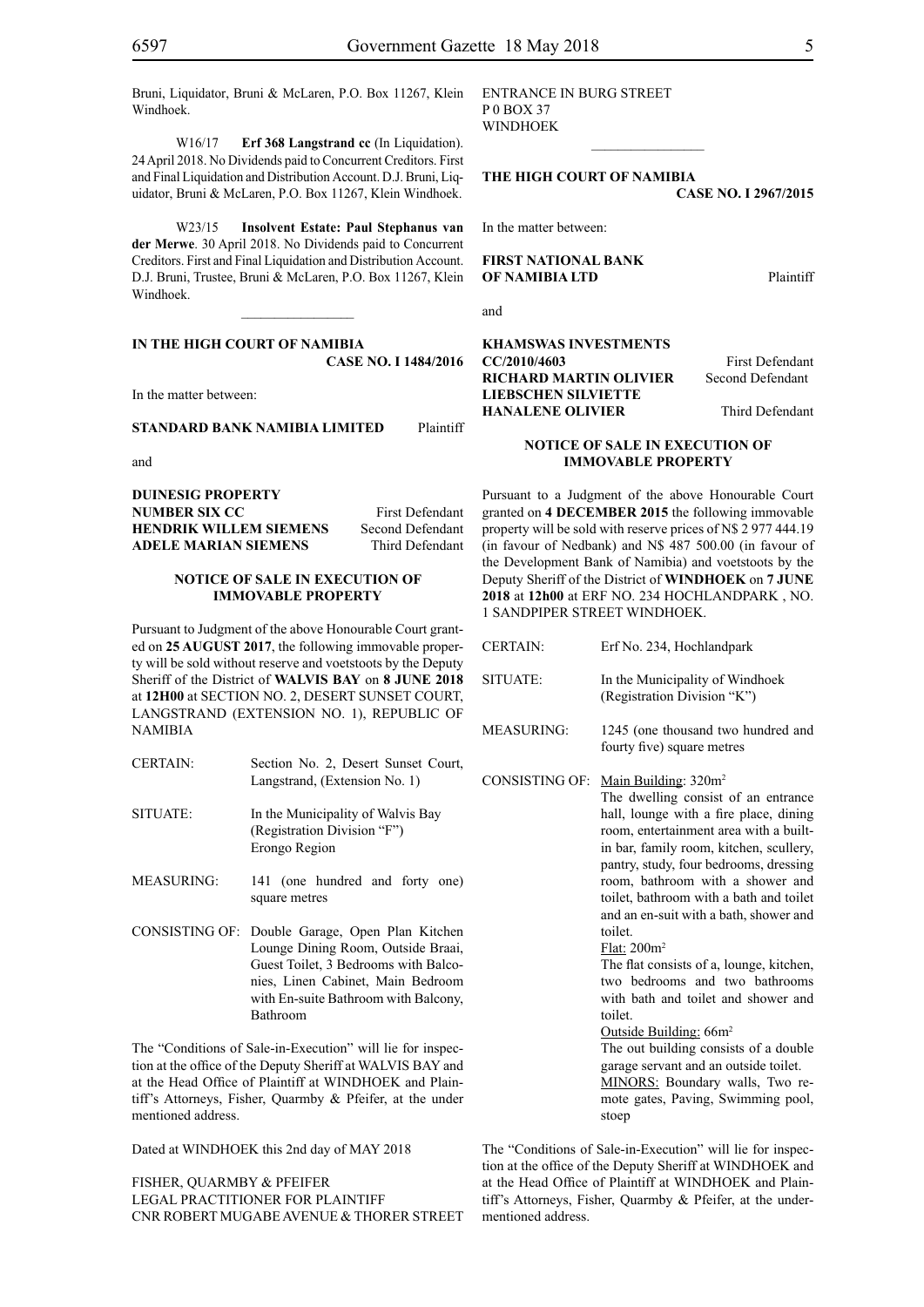DATED at WINDHOEK this 20th day of MARCH 2018.

FISHER, QUARMBY & PFEIFER LEGAL PRACTITIONER FOR Plaintiff c/o Robert Mugabe & Thorer Streets entrance on Burg Street PO BOX 37 WINDHOEK

#### **IN THE MAGISTRATE'S COURT FOR THE DIS-TRICT OF OKAHANDJA**

 $\frac{1}{2}$ 

**HELD AT OKAHANDJA CASE NO. 43/2017**

In the matter between

#### **VENANCIO SANDJONDJO HOMBA** Plaintiff

and

**LINONA THOMAS MBUNDU** First Defendant **CHRISTELIN MBUNDU** Second Defendant **MATHIAS SIPIPA MUBUNDU** Third Defendant **JACQUEL KAKUYARUKUA NDJEMBO** Fourth Defendant

#### **NOTICE OF SALE IN EXECUTION OF IMMOVABLE PROPERTY**

In Execution of a Judgment of the above Honourable Court in the above mentioned suit, a sale will be held on **Friday, 27 JULY 2018** at **10H00** at the under mentioned immovable property of the Defendants and will be sold in execution:

CERTAIN: Consolidated Portion F (named Ashford) of Okahandja Town and Townlands No. 57 SITUATE: The Municipality of Okahandja (Registration Division "J") Otjozondjua Region MEASURING: 6,309 (six comma three nil nine seven) hectares HELD BY Deed Of Transfer No. T7731/2005 Mortgage Bond No. B2226/2012 Mortgage Bond No. 4582/2014 Mortgage Bond No. B7626/2013

#### **CONDITIONS OF SALE:**

- 1. The sale is subject to the provisions of the Magistrate's Court Act No. 32 of 1944, as amended, and the property will be sold "voetstoots" according to the existing title deed.
- 2. 10% of the purchase price to be paid in cash on the date of the sale, the balance together with interest thereon at 20% against transfer, which transfer shall be given without delay.
- 3. The full Conditions of Sale will be read out by the Messenger of Court on the day of the sale, but may be inspected at any time prior to the sale at the offices of the Messenger of Court or at the office of the Plaintiff's attorneys.

DATED at WINDHOEK this 20th dayof APRIL 2018.

Du Pisani Legal Practitioners Attorneys for Plaintiff 67 John Meinert Street **WINDHOEK** 

**IN THE MAGISTRATE'S COURT FOR THE DIS-TRICT OF WINDHOEK**

 $\frac{1}{2}$ 

#### **HELD AT WINDHOEK CASE NO: 2287 OF 2017**

In the matter between:

#### **BODY CORPORATE OF BELLAROSA POINTEVINE** Execution Creditor

and

**NKAZANA MWANANDIMAI** Execution Debtor

#### **NOTICE OF SALE IN EXECUTION**

IN EXECUTION of a Judgment granted by the above Honourable Court against the Execution Debtor on **22 May 2017**, the following property will be sold by public auction on **5 June 2018**, at **10h00** by the Messenger of the Court for the district of **Windhoek** in front of the Magistrate's Court, Mungunda Street, Katutura, Windhoek:

- (a) Section No. 6 as shown and more fully described on Section Plan No. 7/2006 in the development scheme known as Bellarosa Pointevine, in respect of the land and building or buildings, situate at Rocky Crest, in the Municipality of Windhoek, Registration Division "K", Khomas Region, of which the area according to the said Sectional Plan, is 96 (Ninety Six) square metres in extent; and
- (b) An undivided share in the common property in the development scheme, apportioned to that Section in accordance with the participation quota as endorsed on that Sectional Plan. HELD under Certificate of Registered Sectional Title

No. 7/2006(6)(UNIT), dated 23 February 2006, with all fixed improvements thereon.

Alleged improvements: 1 x Kitchen (with build in-cupboards), 1 x Lounge, 2 x Bedrooms (one with build-in cupboards), 1 x Bathroom, 1 x Garage and Braai.

### **MAIN CONDITIONS OF SALE:**

- 1. The Sale is subject to the provisions of the Magistrate's Court Act No. 32 of 1944, as amended.
- 2. The property will be sold "voetstoots" according to the existing title deed.
- 3. One tenth of the purchase price will be payable immediately after the Sale in cash, the balance against transfer to be secured by a bank or building society guarantee.
- 4. The complete conditions of Sale may be inspected at the office of the Messenger of the Court, Windhoek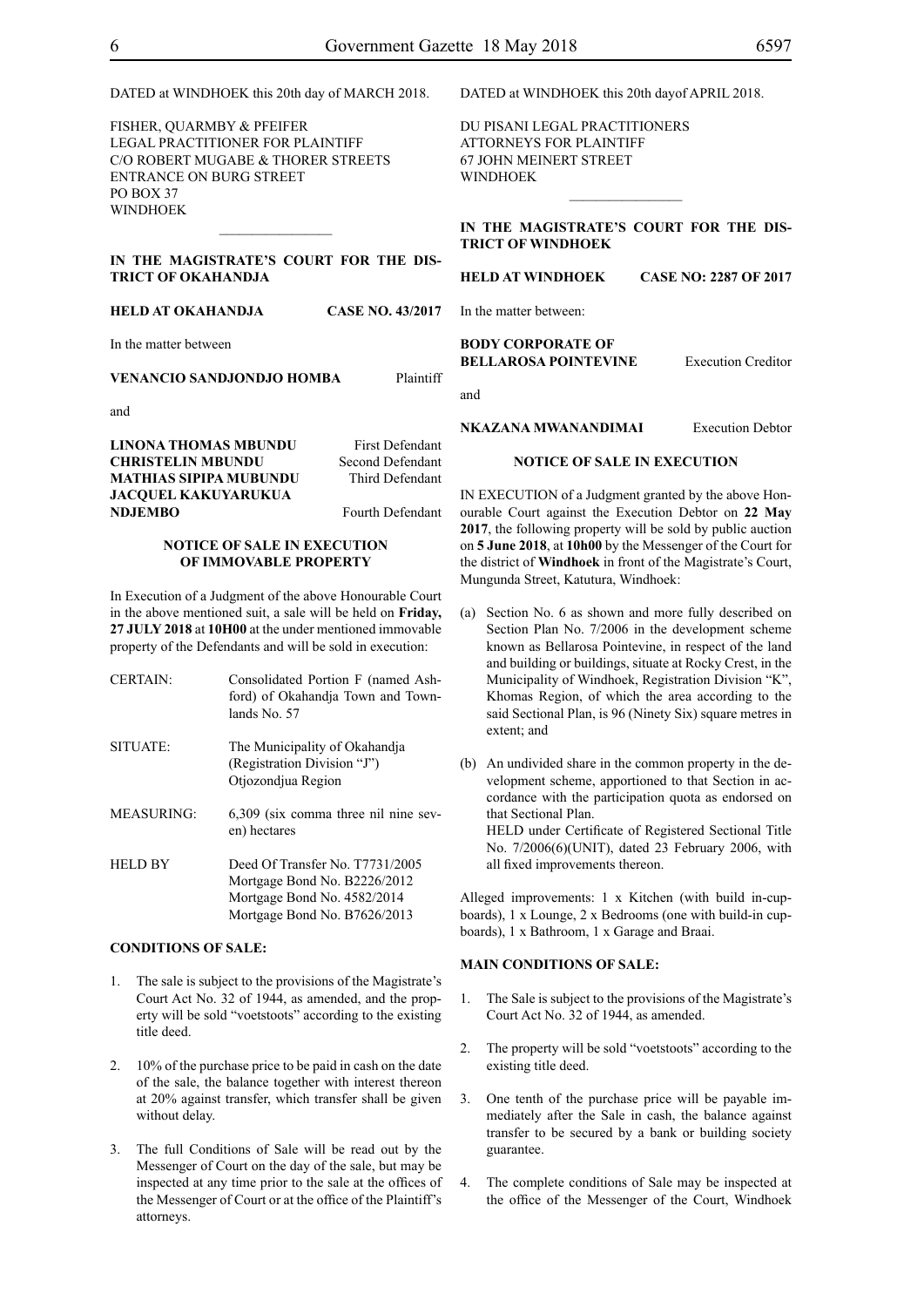(Tel no: 248568) and at the Plaintiff's Attorneys' offices at the undermentioned address.

5. The sale will be in Namibian Dollars and no bid less than N\$1,00 (ONE NAMIBIAN DOLLAR) will be accepted.

DATED at WINDHOEK on 14 MARCH 2018.

VAN DER MERWE-GREEFF ANDIMA INC. ATTORNEYS FOR Plaintiff / Execution Credi-**TOR** 28 CHURCH STREET WINDHOEK

**Case number: POCA10/2012 IN THE HIGH COURT OF NAMIBIA, MIAN DIVISION, FRIDAY, 20 APRIL 2016 BEFORE THE HONOURABLE JUSITCE UEITELE**

In the matter between:

**THE PROSECUTOR-GENERAL** Applicant

and

**NEW AFRICA DIMENSIONS CC** First Respondent **GERHARD SHILONGO** Second Respondent **ELIASER SHIKAGE** Third Respondent

Having heard **Mr A Breitenbach, SC**, assisted by **Ms. M Boonzaier**, for the applicant and **Mr R Bhana, SC**, assisted by **Mr P.T. Phatela,** for the respondents and having read all the documents filed herein

#### **IT IS HEREBY ORDERED THAT:**

1. The positive bank balance:

- 1.1 in an account held at Bank Windhoek, account number 8003042804, held in the name of the first respondent, New Africa Dimensions CC ( NAD), in the amount of N\$ 1 453 083.73;
	- 1.2 in an account held at Bank Windhoek, account number 8002979907 in the name of Kage Trading CC ("Kage") , in the amount of N\$ 498 527.86;
	- 1.3 in an account held at Bank Windhoek, account number in Bank Windhoek account number 8002359254 in the name of (" C Three Trading");
	- 1.4 in an account held at First National Bank of Namibia, account number 62234053560 in the name of Taleni Multi Media Consulting CC; are forfeited to the State.
- 2 The 2010 Volkswagen Golf GTI motor vehicle with registration number and letters N 130698 W and engine number CCZ049937, purchased by the first respondent for Shilongo in April 2012 for N\$ 320 000 is forfeited to the State.
- 3 The respondents must, jointly and severally the one paying the other to be absolved, pay the applicant's costs in respect of the preservation application and the

forfeiture application. The costs are on the scale as between legal practitioner and own client.

4 The registrar is directed to provide a copy of this judgment, to the Minister of Agriculture, Water and Forestry for his Permanent Secretary to consider whether any actions (against the staff members mentioned in the judgment) contemplated in s 26 of the Public Service Act, 1995 is required.

#### BY ORDER OF THE COURT

#### REGISTRAR OF THE HIGH COURT

TO: Government Attorney Murorua & Associates

#### **HC-MD-CIV-MOT-EXP-2017/00259 IN THE HIGH COURT OF NAMIBIA, MAIN DIVISION, HELD AT WINDHOEK ON WEDNESDAY, THE 14th DAY OF MARCH 2018 BEFORE THE HONOURABLE JUSTICE GEIER**

 $\frac{1}{2}$ 

In the *ex parte* application of

**Q-CRETE READYMIX CC** Applicant

and

**FORCA CONSTRUCTION (PTY) LTD** First Respondent **KARL RICHARD HIMMEL** Second Respondent **MASTER OF THE HIGH COURT OF NAMIBIA** Third Respondent **GAZANIA INVESTMENTS 359 (PTY) LTD** Fourth Respondent

#### **COURT ORDER**

Having heard **Mr BORRIS ERASMUS**, on behalf of the Applicant and **MR NICOLAAS DU PLOOY**, on behalf of the Respondents and having read the Application for HC-MD-CIV-MOT-EXP-2017/00259 and other documents filed of record:

#### **IT IS HEREBY ORDERED BY AGREEMENT THAT:**

- 1. The *rule nisi* issued on 17 July 2017 is hereby confirmed.
- 2. The first respondent is accordingly hereby placed under a final order of winding-up.
- 3. The funds held by fourth respondent in account number 6000 255 7621 at the Walvis Bay branch of the Standard Bank of Namibia Limited, attached and taken into safe custody by the Deputy-Sheriff for the district of Walvis Bay shall remain under attachment and safe custody and control of the Deputy-Sheriff for Walvis Bay pending;
	- 3.1 the finalization of an investigation by the provisional liquidator or liquidator of the first respondent into the sale of assets of the first respondent by Aucor on 6 July 2017 and/or any other sale of any other assets of the first respondent; and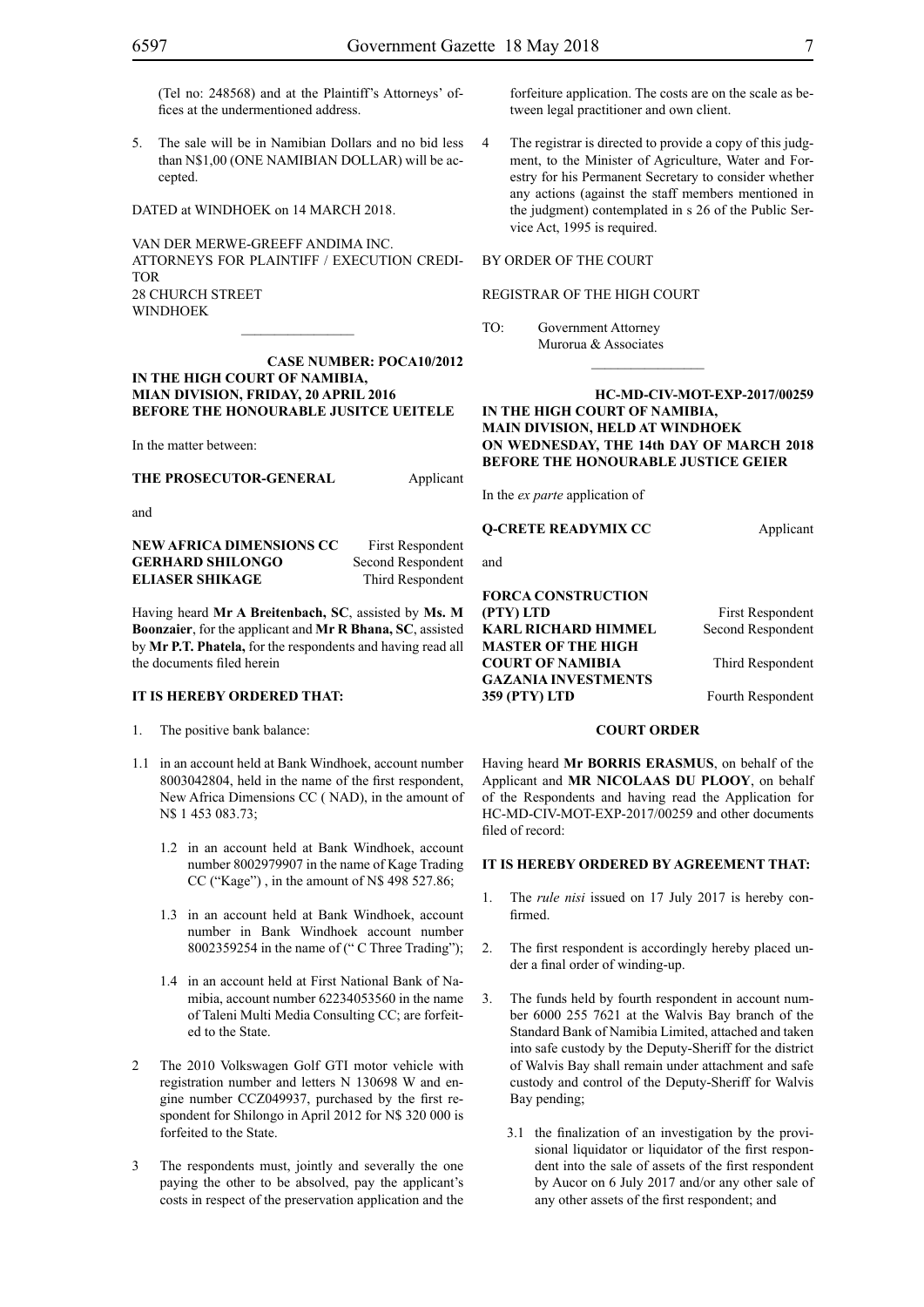- 3.2 the finalization of an action, to be instituted by the provisional liquidator and/or liquidator against the fourth respondent for the recovery from the fourth respondent of such amount(s) in such account and belonging to the first respondent as he/ she may deem fit, which action shall be instituted within 60 calender days from date of this order, and should no action be instituted or further legal steps be taken, the attachment of the sheriff shall automatically lapse and the forth respondent will have access to the account and funds.
- In as far as it may be necessary the fourth respondent and fourth respondent's director(s) hereby submit to the jurisdiction of this Court and choose as their domicilium citandi et executandi for purposes giving notice and service of summons as envisaged in paragraph 3.2 at the address of H.D. Bossau & Co. Legal Practitioners.
- 5. That the costs of this application be costs in the winding-up of the first respondent.
- 6. The matter is removed from the roll: Case is regarded as finalised.

#### BY ORDER OF THE COURT

#### REGISTRAR

- TO: BORRIS ERASMUS On behalf of Applicant PD Theron & Associates Suite 50 Second Floor Old Power Station Building Armstrong Street Windhoek Khomas Namibia 9000
- AND TO: STEPHEN VLIEGHE

On behalf of 2nd Respondent Koep & Partners 33 Schanzen Road Windhoek Namibia

NICOLAAS DU PLOOY On behalf of 4th Respondent HD Bossau & Co. 49 Feld Street Windhoek Namibia

FORCA CONSTRUCTION (PTY) LTD 1st Respondent 1229 Namutoni Road Extension & Industrial Area **TSUMEB** Namibia

MASTER OF THE HIGH COURT OF NAMIBIA 3rd Respondent MASTER'S BUILDING JOHN MEINERT STREET

#### WINDHOEK Namibia

The Master of the High Court John Meinert Street, Windhoek

#### **HC-MD-CIV-MOT-EXP-2018/00143 IN THE HIGH COURT OF NAMIBIA, MAIN DIVISION, HELD AT WINDHOEK ON FRIDAY, THE 04th DAY OF MAY 2018 BEFORE THE HONOURABLE JUSTICE MASUKU**

 $\frac{1}{2}$ 

In the *ex parte* application of:

#### **THE PROSECUTOR-GENERAL** Applicant

#### **COURT ORDER**

Having heard **MR. M. BOONZAIER**, on behalf of the Applicant and having read the Application for HC-MD-CIV-MOT-EXP-2018/00143 and other documents filed of record:

#### **IT IS HEREBY ORDERED THAT:**

- 1. That this application be heard as one or urgency and that non-compliance with any rules or forms prescribed in the Rules of this Honourable Court, as far as they relate to time periods and service, be condoned in terms of rule 73(3);
- 2. That the court order issued under case number: HC-MD-CIV-MOT-EXP-2018/00143 is hereby varied by inserting the letters: NDP- in front of the Bank Windhoek Account number: 10142917 and also inserting the numbers: 03 at the end of the Bank Windhoek Account number: 10142917 as reflected in the description section of the court order as well as in prayer 2.2 of the said court order:
- 3. The varied order to read as follows:

#### **"HC-MD-CIV-MOT-POCA-2018/00140**

#### **IN THE HIGH COURT OF NAMIBIA, MAIN DIVISION**

#### **HELD AT WINDHOEK**

#### **ON THURSDAY, THE 03rd DAY OF MAY 2018 BEFORE THE HONOURABLE JUSTICE MASUKU**

In the *ex parte* application of:

#### **THE PROSECUTOR-GENERAL** Applicant

*IN RE*: The positive balance in Capricorn Asset Management Investment entity No 13849639 and the positive balance in the Bank Windhoek account number NDP-1014291703 held in the name of Martin Shilengudwa

**IN THE APPLICATION FOR A PRESERVATION OF PROPERTY ORDER IN TERMS OF SECTION 51 OF THE PREVENTION OF ORGANISED CRIME ACT 29 OF 2004**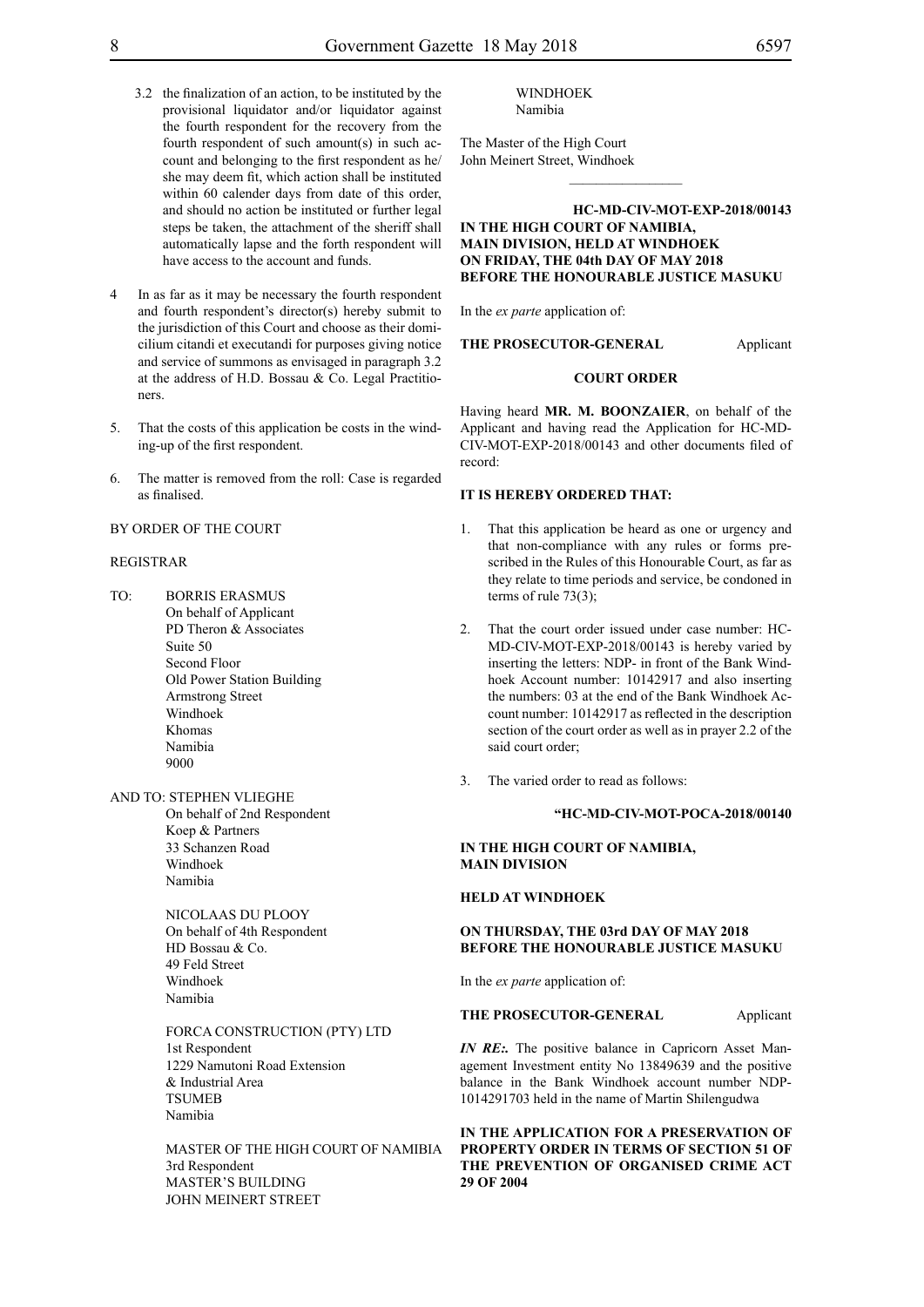### **COURT ORDER**

Having heard **MS. L. ANGULA**, on behalf of the Applicant and having read the Notice of Motion, Affidavits and annexures thereto;

#### **IT IS HEREBY ORDERED THAT:**

- 1. The matter is heard as one of urgency and the Applicant's non -compliance with the forms and service of the Rules is condoned.
- 2. A preservation of property order as contemplated by section 51 of POCA is granted in respect of:
	- 2.1 The positive balance or value of the Capricorn Asset Management Investment Fund, entity No 13849639, account number 26382 held in the name of Martin Shilengudwa ("the Capricorn Investment of Mr Shilengudwa"), including any interest accrued thereon;
	- 2.2 The positive balance in the Bank Windhoek account number NDP-1014291703 held in the name of Martin Shilengudwa ("the Bank Windhoek account of Mr Shilengudwa") including any interest accrued thereon, herein referred to as the properties".
- 3. In terms of section 51 of POCA all persons with knowledge of this order, other than as required and permitted by this order, are prohibited from removing, and or taking possession of and / or control over, and / or dissipating, and I or encumbering and / or interfering with, and I or diminishing the value of, and / or attaching or selling in execution, and 1 or dealing in any other manner with the properties to which this order relates.
- Ms. Justine Kanyangela or any authorised member of the Anti-Corruption Unit (ACC) is appointed in terms of section 93 of POCA and is immediately authorized to:
	- 4.1 Seize and/or assume control over the properties;
	- 4.2 Safeguard the properties pending the finalization of the forfeiture proceedings under POCA;
	- 4.3 If necessary, to administer and preserve the properties and to do all things necessary for that purpose, including keeping the properties in the bank account where they are currently kept, subject to appropriate safeguards and / or deposit the properties in the account in a separate interest bearing account.
- 5. The Applicant must:
	- 5.1 Effect personal service of the preservation of property order together with the notice attached as annexure A and the application on:
		- 5.1.1 Martin Shilengudwa;
		- 5.1.2 Hilma Dalonka Shilengudwa;
- 5.1.3 Offshore Development Company (ODC); and
- 5.1.4 Business and Intellectual property authority ("BIPA").
- 5.2 In terms of section 52 (1)(b) cause notice of this order, in the form set out in Annexures A and Annexure B hereto, to be published in the Government Gazette as soon as practicable after the preservation of property order is granted.
- 6. Any person who has an interest in the properties and who intends opposing the application for an order forfeiting the properties to the State or applying for an order excluding his or her interest from a forfeiture order in respect of the properties, must enter an appearance giving notice of his or her intention in terms of section 52 (3) of POCA.
- 7. Such notice must be delivered to the Applicant at the Applicant's appointed address at Second floor, Sanlam Centre, Independence Avenue, Windhoek:
	- 7.1 In the case of any person specifically identified for service in terms of this order, within 21 calendar days of service; and
	- 7.2 In the case of any other person, 21 calendar days after the date when a notice of the order was published in the Government Gazette.
- 8. A notice in terms of section 52 of POCA must contain full particulars of the chosen address for the delivery of documents concerning further proceedings in this matter and must be accompanied by an affidavit setting out:
	- 8.1 The full particulars of the identity of the person giving the notice;
	- 8.2 The nature and extent of his or her interest in the property concerned;
	- 8.3 Whether he or she intends opposing the making of the forfeiture order, or whether he or she intends applying for an order excluding his or her interest in that property from the operation of the order;
	- 8.4 Whether he or she admits or denies that the property concerned is the proceeds of unlawful activities and the basis for such defence; and
	- 8.5 If he or she intends applying for the exclusion of his or her interests from the operation of the forfeiture order, the basis for such an application.
- 9. Any person with an interest in the properties, may, after complying with section 52(3) of POCA:
	- 9.1 Apply in terms of section 57 of POCA to Court for payment from the preserved properties for reasonable living expenses and reasonable legal expenses on the conditions set out in section 57 of POCA;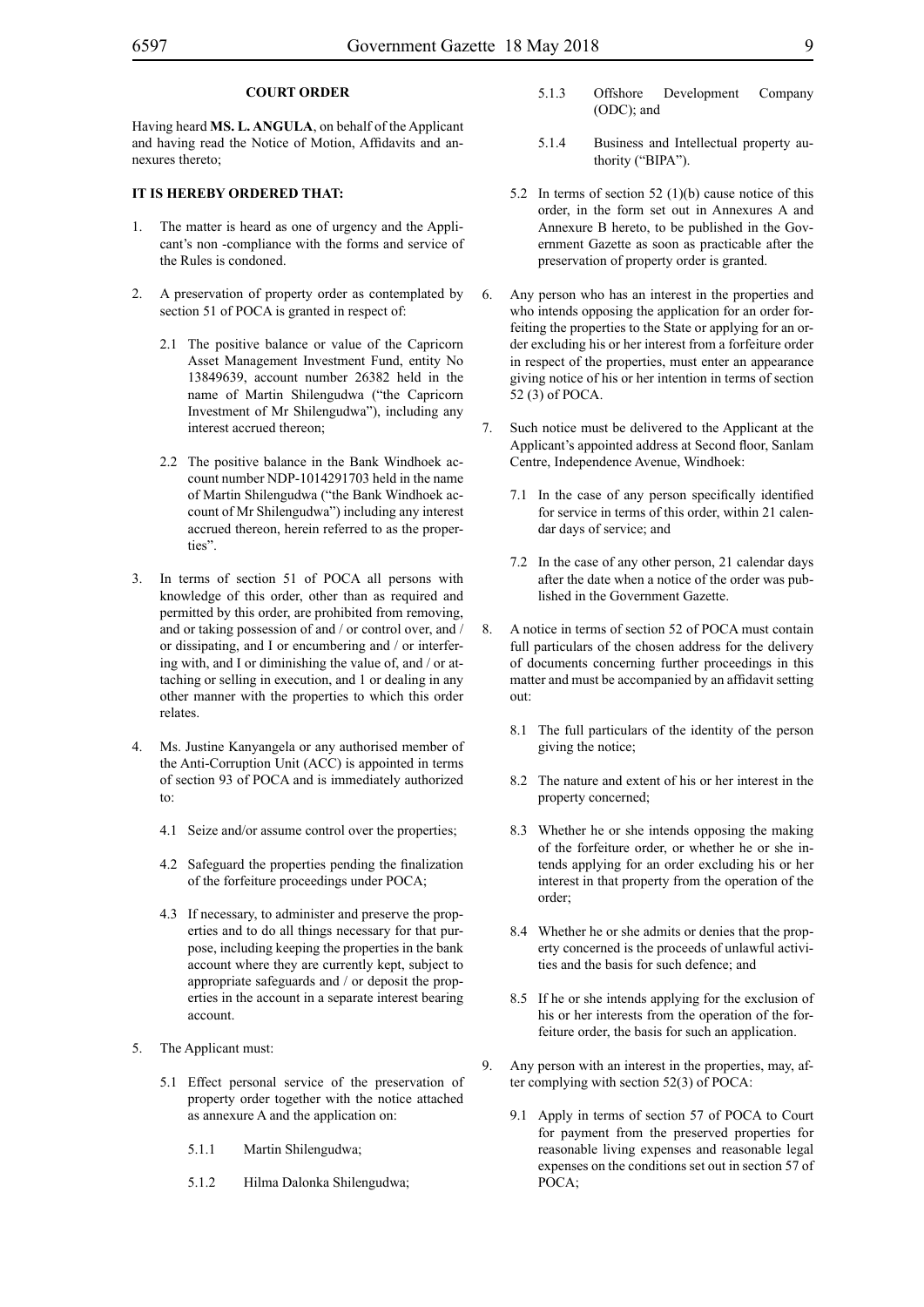9.2 Apply in terms of section 58 of POCA, on good cause shown, for the variation or rescission of the preservation order on the conditions set out in section 58 of POCA.

### BY ORDER OF THE COURT

#### REGISTRAR OF THE HIGH COURT

TO: THE PROSECUTOR-GENERAL Corporate House Luderitz Street C/o The Office of the Government Attorney 2nd floor, SANLAM Centre Independence Avenue Windhoek Khomas Region 9000"

The preservation of property order has been made for the purpose of securing property in order to satisfy any forfeiture order that might be pursuant to Part 3 of Chapter 6 of the Prevention of Organised Crime Act 2004.

#### **WARNING**

The preservation of property order prohibits any person from dealing, in any manner, with the properties to which the order relates. A person who intentionally refuses or fails to comply with a court order made under this Act commits an offence punishable by a fine not exceeding N\$ 300,000 or to imprisonment for a period not exceeding 15 years.

Dated: .....................................

................................................ For Prosecutor - General

**ANNEXURE B**

#### **IN THE HIGH COURT OF NAMIBIA MAIN DIVISION, HELD AT WINDHOEK CASE NUMBER:**

In the *ex parte* application of:

**THE PROSECUTOR-GENERAL** Applicant

*IN RE*: The positive balance in the Capricorn Asset Management Investment Fund, entity No 13849639, account number 26382 held in the name of Martin Shilengudwa and the positive balance in the Bank Windhoek account number NDP-1014291703 held in the name of Martin Shilengudwa.

#### **IN THE APPLICATION FOR A PRESERVATION OF PROPERTY ORDER IN TERMS OF SECTION 51 OF THE PREVENTION OF ORGANISED CRIME ACT 29 OF 2004**

#### **Notice in terms of section 52 of the Prevention of Organised Crime Act 29 of 2004 (POCA)**

This notice is addressed to all persons who have an interest in the positive balance or value of the Capricorn Asset Management Investment Fund, entity No 13849639, account number 26382 held in the name of Martin Shilengudwa and the positive balance in the Bank Windhoek account number NDP-1014291703 held in the name of Martin Shilengudwa.

#### **Take notice that:**

- 1. The Prosecutor General has obtained a preservation of property order (the order), a copy of which is attached to this notice, in terms of section 51 of POCA in respect of the properties;
- 2. If you have an interest in the properties, you should understand that it is now at risk. You are advised to obtain legal advice on whether your interest can be protected and, if so, on how to protect it;
- 3. You are notified that the Prosecutor General will, within 120 days of publication of this notice in the Government Gazette, apply to the High Court under section 59 of POCA for an order declaring the properties forfeited to the State. The order will remain in force until the

### BY ORDER OF THE COURT

#### REGISTRAR

TO: MARIUS BOONZAIER

On behalf of Applicant Government - Office of the Government Attorney 2nd floor Sanlam Centre Independence Avenue Windhoek Namibia

**FORM 5 ANNEXURE A**

#### **NOTICE OF PRESERVATION OF PROPERTY ORDER MINISTRY OF JUSTICE PREVENTION OF ORGANIZED CRIME REGULATIONS: PREVENTION OF ORGANISED CRIME ACT, 2004 (ACT 29 OF 2004) (Section 52 (1), Regulation 4 (5))**

To Martin Shilengudwa Hilma Dalonka Shilengudwa; Offshore Development Company (ODC) Business and Intellectual Property Authority (BIPA)

#### **IMPORTANT - DO NOT IGNORE THIS DOCUMENT**

Upon receipt of this notice you should obtain legal advice to help you understand this document and your rights and obligations under the preservation of property order.

#### **WHY YOU HAVE RECEIVED THIS NOTICE**

The High Court has made a preservation of property order over property pursuant to section 51 of the Prevention of Organised Crime Act 2004. A copy of the preservation of property order is attached to this notice. The order describes the property that has been preserved and may contain directions relating to the seizure of that property. It may also contain other orders that the court considers appropriate.

You have received this notice because the Prosecutor General considers that you might have an interest in the properties which are the subject of the preservation order.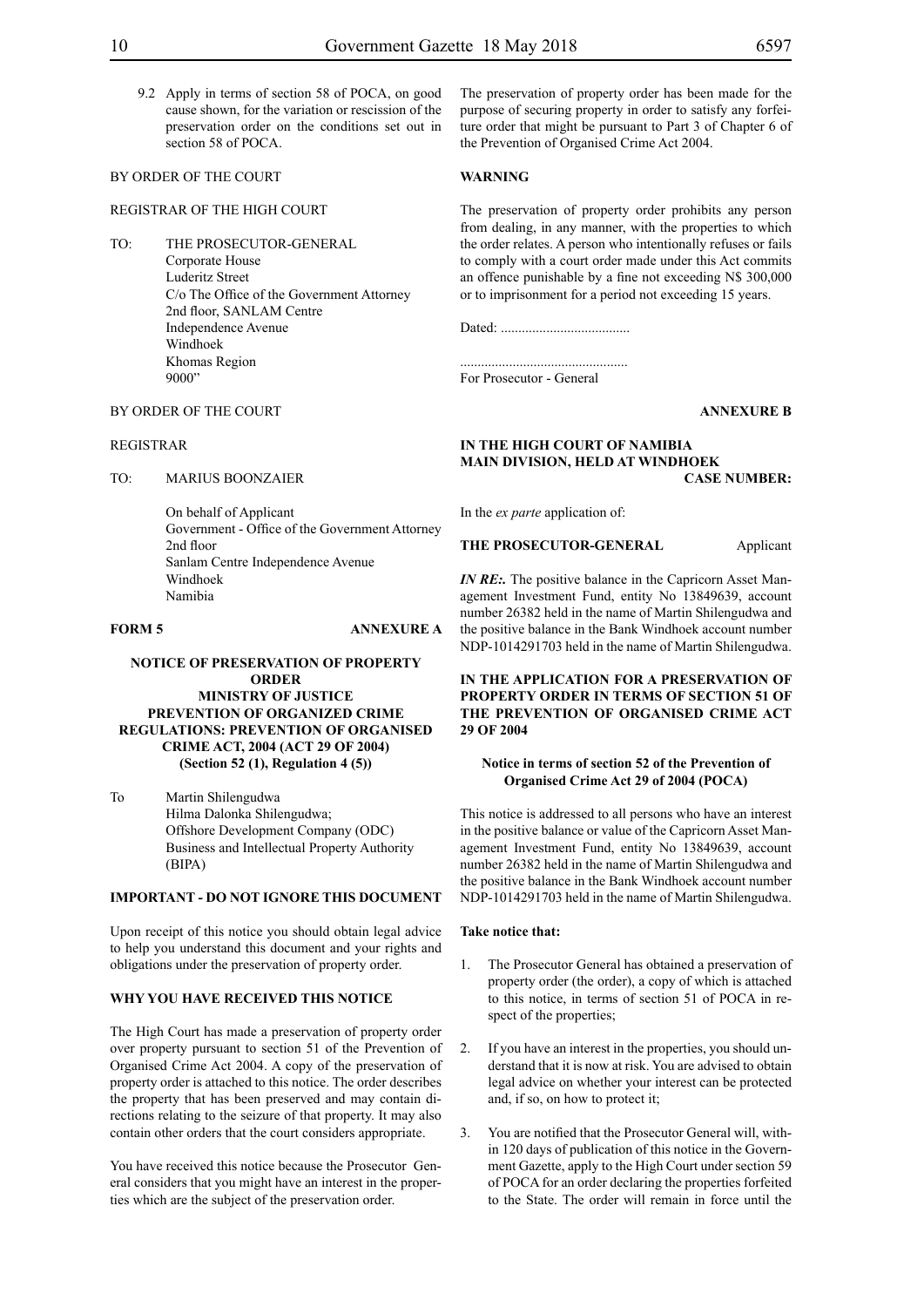application for a forfeiture order is finalised, and until any forfeiture order that has been made is satisfied;

- 4. If you intend to oppose the application for a forfeiture order, or you intend to apply for an order excluding your interest from a forfeiture order in respect of the properties, you must enter an appearance in terms of the order. The requirements for such an appearance are set out in the order and are also dealt with in sections 52 (3), (4) and (5) of POCA. An appearance must comply with these requirements;
- 5. Your attention is specifically drawn to the 21 calendar day time limit prescribed in section 52 (4) for the entry of an appearance referred to in paragraph 4 above;
- 6. If you enter an appearance in terms of the order you will be entitled to be given 21 calendar days notice of the application by the applicant for a forfeiture order in respect of the properties;
- 7. If you fail to enter an appearance in terms of the order or to comply with the above requirements, you will not be given notice of the application for a forfeiture order and you will not be entitled to appear at the hearing of the application. In such a case, the court may grant a default order forfeiting the properties to the State under section 64 of POCA;
- 8. You may, on good cause shown apply for variation or rescission of the order in terms of section 58 of POCA and or apply for legal and living expenses in terms of section 57 of POCA.
- 9. You are specifically advised that even if you intend to apply for reconsideration of the preservation order in this case in terms of section 58, you must, in addition, comply with paragraph 4 and 5 above if you intend to oppose the forfeiture application at a later date. Failure to do so can result in a forfeiture order being granted against the properties by default and without further notice to you.
- 10. Whenever this order states that you must deliver or serve any notice, affidavit or other process document on the applicant , you must deliver or serve them on the applicant at the following address:

GOVERNMENT ATTORNEY Legal Practitioners for the Applicant 2nd FLOOR, SANLAM BUILDING PRIVATE BAG 13189 WINDHOEK, NAMIBIA

Any correspondence or other enquiries must also be directed to this address.  $\mathcal{L}_\text{max}$ 

**HC-MD-CIV-MOT-POCA-2018/00140 IN THE HIGH COURT OF NAMIBIA, MAIN DIVISION, HELD AT WINDHOEK ON THURSDAY, THE 03rd DAY OF MAY 2018 BE-FORE THE HONOURABLE JUSTICE MASUKU**

In the *ex parte* matter of:

**THE PROSECUTOR-GENERAL** Applicant

*IN RE:* The positive balance or value of the Capricorn Asset Management Investment Fund, entity No 13849639, account number 26382 held in the name of Martin Shilengudwa and the positive balance in the Bank Windhoek account number 10142917 held in the name of Martin Shilengudwa

**IN THE APPLICATION FOR A URGENT APPLICA-TION OF PROPERTY ORDER IN TERMS OF SEC-TION OF THE PREVENTION OF ORGANISED CRIME ACT, NO. 29 OF 2004**

#### **COURT ORDER**

Having heard **MS. L. ANGULA**, on behalf of the Applicant and having read the Notice of Motion, Affidavit and annexures thereto;

#### **IT IS HEREBY ORDERED THAT:**

- 1. The matter is heard as one of urgency and the Applicant's non -compliance with the forms and service provided in the Rules of this Court is condoned.
- 2. A preservation of property order as contemplated by section 51 of POCA is granted in respect of :
	- 2.1 The positive balance or value of the Capricorn Asset Management Investment Fund, entity No 13849639, account number 26382 held in the name of Mr. Martin Shilengudwa ("the Capricorn Investment of Mr Shilengudwa"), including any interest accrued thereon;
	- 2.2 The positive balance in the Bank Windhoek account number 10142917 held in the name of Martin Shilengudwa ("the Bank Windhoek account of Mr. Shilengudwa") including any interest accrued thereon, herein referred to as "the properties".
- 3. In terms of section 51 of POCA all persons with knowledge of this order, other than as required and permitted by this order, are prohibited from removing, and or taking possession of and / or control over, and / or dissipating, and / or encumbering and / or interfering with, and / or diminishing the value of, and 1 or attaching or selling in execution, and 1 or dealing in any other manner with the properties to which this order relates.
- 4. Ms. Justine Kanyangela or any authorised member of the Anti-Corruption Unit (ACC) is appointed in terms of section 93 of POCA and is immediately authorized to:
	- 4.1 Seize and/or assume control over the properties;
	- 4.2 Safeguard the properties pending the finalization of the forfeiture proceedings under POCA;
	- 4.3 If necessary, to administer and preserve the properties and to do all things necessary for that purpose, including keeping the properties in the bank account where they are currently kept, subject to appropriate safeguards and/or deposit the properties in the account in a separate interest bearing account.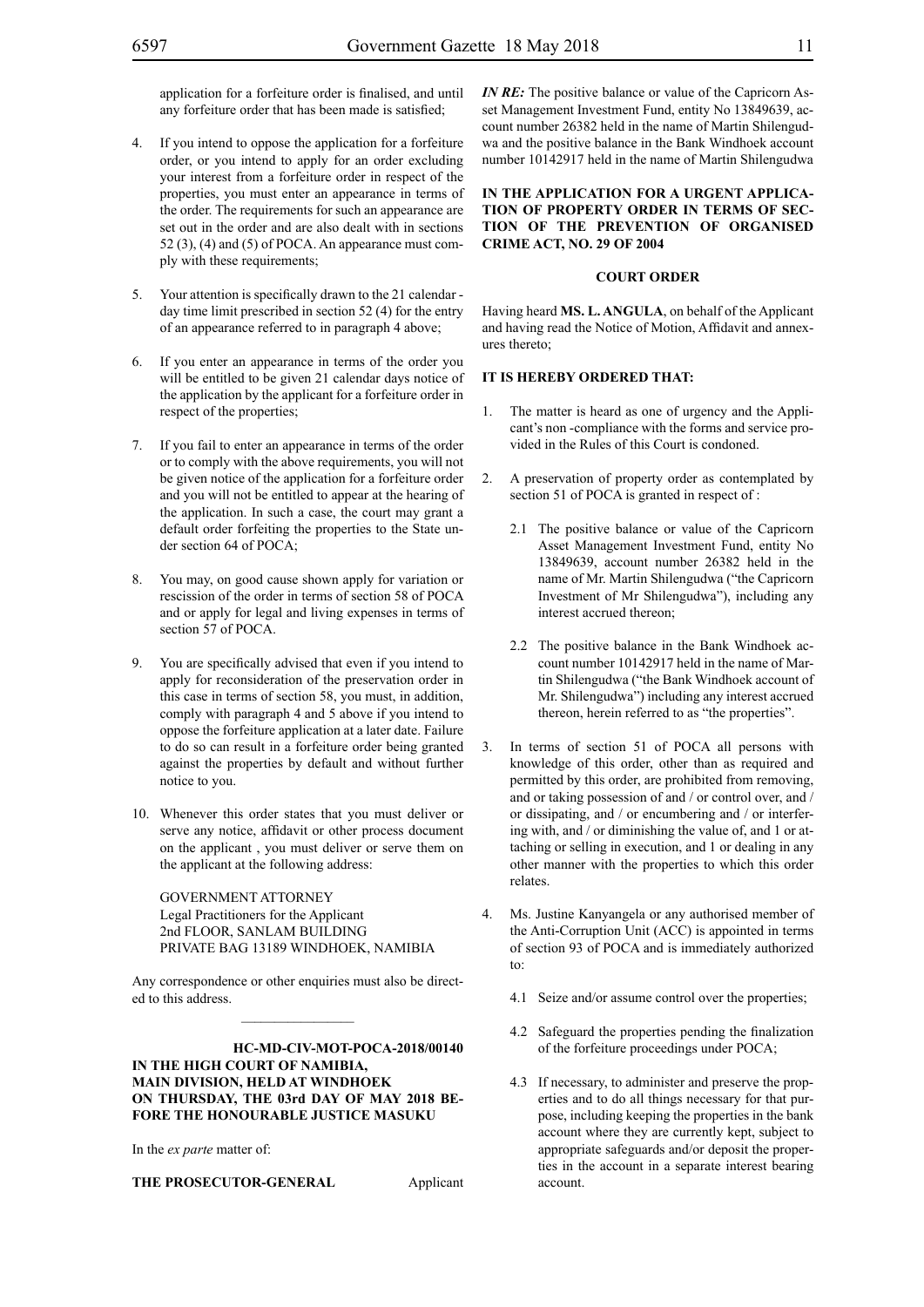- 5. The Applicant must:
	- 5.1 Effect personal service of the preservation of property order, together with the notice attached as annexure A and the application on:
		- 5.1.1 Mr. Martin Shilengudwa;
		- 5.1.2 Ms. Hilma Dalonka Shilengudwa
		- 5.1.3 Offshore Development Company (ODC) and
		- 5.1.4 Business and Intellectual property authority ("BIPA").
	- 5.2 In terms of section 52 (1)(b) cause notice of this order, in the form set out in Annexures A and Annexure B hereto, to be published in the Government Gazette as soon as practicable after the preservation of property order is granted.
- 6. Any person who has an interest in the properties and who intends opposing the application for an order forfeiting the properties to the State or applying for an order excluding his or her interest from a forfeiture order in respect of the properties, must enter an appearance giving notice of his or her intention in terms of section 52 (3) of POCA.
- 7. Such notice must be delivered to the Applicant at the Applicant's appointed address at Second floor, Sanlam Centre, Independence Avenue, Windhoek:
	- 7.1 In the case of any person specifically identified for service in terms of this order, within 21 calendar days of service; and
	- 7.2 In the case of any other person, 21 calendar days after the date when a notice of the order is published in the Government Gazette.
- A notice in terms of section 52 of POCA must contain full particulars of the chosen address for the delivery of documents concerning further proceedings in this matter and must be accompanied by an affidavit setting out:
	- 8.1 The full particulars of the identity of the person giving the notice;
	- 8.2 The nature and extent of his or her interest in the property concerned;
	- 8.3 Whether he or she intends opposing the making of the forfeiture order, or whether he or she intends applying for an order excluding his or her interest in that property from the operation of the order;
	- 8.4 Whether he or she admits or denies that the property concerned is the proceeds of unlawful activities and the basis for such defence; and
	- 8.5 If he or she intends applying for the exclusion of his or her interests from the operation of the forfeiture order, the basis for such an application.
- 9. Any person with an interest in the properties, may, after complying with section 52(3) of POCA:
	- 9.1 Apply in terms of section 57 of POCA to Court for payment from the preserved properties for reasonable living expenses and reasonable legal expenses on the conditions set out in section 57 of POCA;
	- 9.2 Apply in terms of section 58 of POCA, on good cause shown, for the variation or rescission of the preservation order on the conditions set out in section 58 of POCA.

#### BY ORDER OF THE COURT

#### REGISTRAR OF THE HIGH COURT

TO: THE PROSECUTOR-GENERAL Corporate House Luderitz Street Windhoek C/o The Office of the Government Attorney 2nd floor SANLAM Centre Independence Avenue, Windhoek Khomas Region Namibia 9000

#### **FORM 5 ANNEXURE A**

#### **NOTICE OF PRESERVATION OF PROPERTY ORDER MINISTRY OF JUSTICE PREVENTION OF ORGANIZED CRIME REGULATIONS: PREVENTION OF ORGANISED CRIME ACT, 2004 (ACT 29 OF 2004) (Section 52 (1), Regulation 4 (5))**

To: Martin Shilengudwa Hilma Dalonka Shilengudwa Offshore Development Company (ODC) Business and Intellectual Property Authority (BIPA)

#### **IMPORTANT - DO NOT IGNORE THIS DOCUMENT**

Upon receipt of this notice you should obtain legal advice to help you understand this document and your rights and obligations under the preservation of property order.

#### **WHY YOU HAVE RECEIVED THIS NOTICE**

The High Court has made a preservation of property order over property pursuant to section 51 of the Prevention of Organised Crime Act 2004. A copy of the preservation of property order is attached to this notice. The order describes the property that has been preserved and may contain directions relating to the seizure of that property. It may also contain other orders that the court considers appropriate.

You have received this notice because the Prosecutor - General considers that you might have an interest in the properties which are the subject of the preservation order.

The preservation of property order has been made for the purpose of securing property in order to satisfy any forfei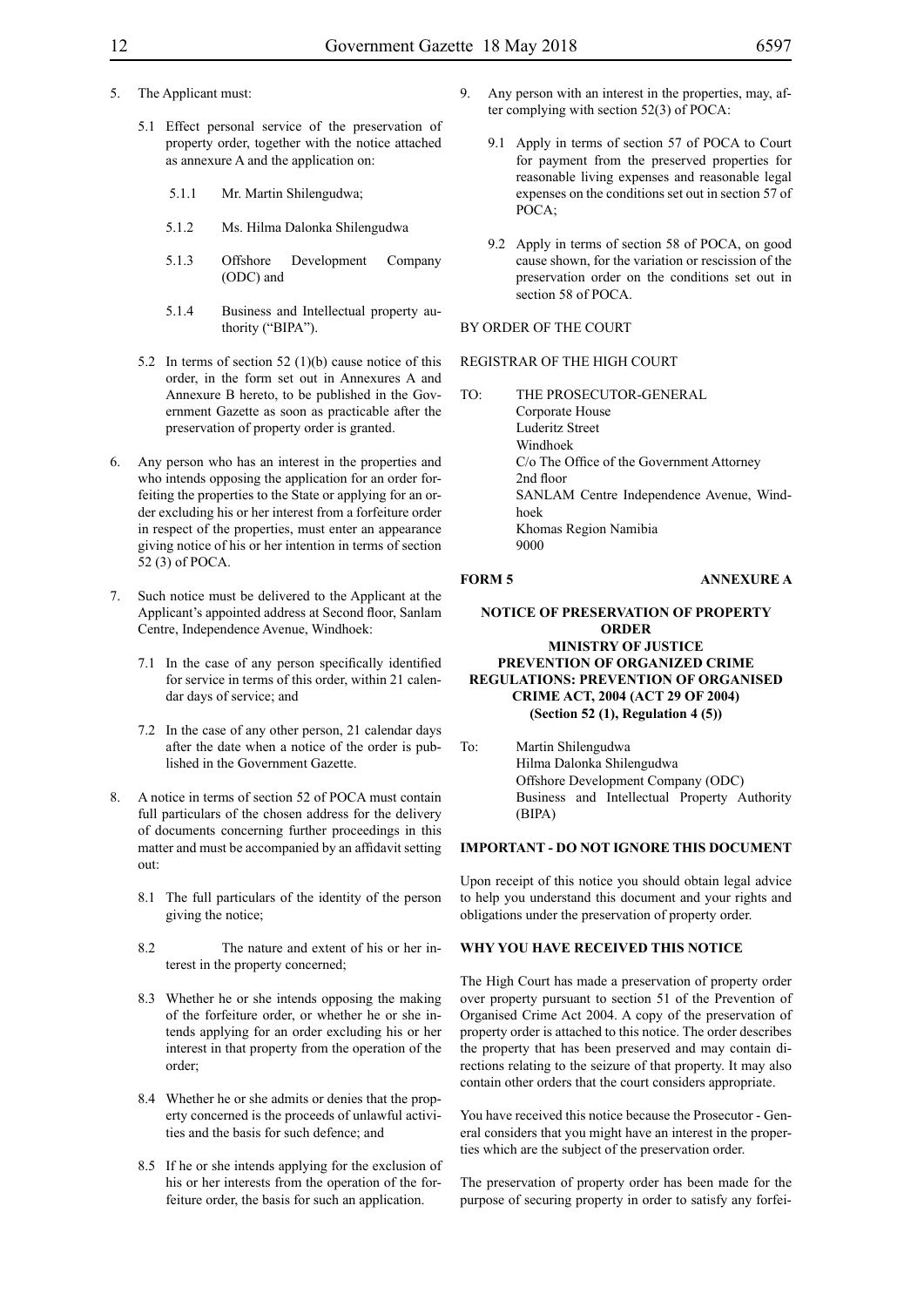ture order that might be pursuant to Part 3 of Chapter 6 of 4. the Prevention of Organised Crime Act 2004:

#### **WARNING**

The preservation of property order prohibits any person from dealing, in any manner, with the properties to which the order relates. A person who intentionally refuses or fails to comply with a court order made under this Act commits an offence punishable by a fine not exceeding N\$ 300,000 or to imprisonment for a period not exceeding 15 years:

Dated: .....................................

................................................ For Prosecutor - General

#### **ANNEXURE B**

#### **IN THE HIGH COURT OF NAMIBIA MAIN DIVISION, HELD AT WINDHOEK CASE NUMBER:**

In the *ex parte* application of:

**THE PROSECUTOR-GENERAL** Applicant

*IN RE*: The positive balance or value of the Capricorn Asset Management Investment Fund, entity No 13849639, account number 26382 held in the name of Martin Shilengudwa and the positive balance in the Bank Windhoek account number 10142917 held in the name of Martin Shilengudwa

#### **IN THE APPLICATION FOR A PRESERVATION OF PROPERTY ORDER IN TERMS OF SECTION 51 OF THE PREVENTION OF ORGANISED CRIME ACT 29 OF 2004**

#### **Notice in terms of section 52 of the Prevention of Organised Crime Act 29 of 2004 (POCA)**

This notice is addressed to all persons who have an interest in the positive balance or value of the Capricorn Asset Management Investment Fund, entity No 13849639, account number 26382 held in the name of Martin Shilengudwa and the positive balance in the Bank Windhoek account number 10142917 held in the name of Martin Shilengudwa.

#### **Take notice that:**

- 1. The Prosecutor General has obtained a preservation of property order (the order), a copy of which is attached to this notice, in terms of section 51 of POCA in respect of the properties;
- 2. If you have an interest in the properties, you should understand that it is now at risk. You are advised to obtain legal advice on whether your interest can be protected and, if so, on how to protect it;
- 3. You are notified that the Prosecutor General will, within 120 days of publication of this notice in the Government Gazette, apply to the High Court under section 59 of POCA for an order declaring the properties forfeited to the State. The order will remain in force until the application for a forfeiture order is finalised, and until any forfeiture order that has been made is satisfied;
- If you intend to oppose the application for a forfeiture order, or you intend to apply for an order excluding your interest from a forfeiture order in respect of the properties, you must enter an appearance in terms of the order: The requirements for such an appearance are set out in the order and are also dealt with in sections 52 (3), (4) and (5) of POCA. An appearance must comply with these requirements;
- 5. Your attention is specifically drawn to the 21 calendar day time limit prescribed in section 52 (4) for the entry of an appearance referred to in paragraph 4 above;
- 6. If you enter an appearance in terms of the order you will be entitled to be given 21 calendar days notice of the application by the applicant for a forfeiture order in respect of the properties;
- 7. If you fail to enter an appearance in terms of the order or to comply with the above requirements, you will not be given notice of the application for a forfeiture order and you will not be entitled to appear at the hearing of the application: In such a case, the court may grant a default order forfeiting the properties to the State under section 64 of POCA;
- 8. You may, on good cause shown apply for variation or rescission of the order in terms of section 58 of POCA and or apply for legal and living expenses in terms of section 57 of POCA.
- 9. You are specifically advised that even if you intend to apply for reconsideration of the preservation order in this case in terms of section 58, you must, in addition, comply with paragraph 4 and 5 above if you intend to oppose the forfeiture application at a later date: Failure to do so can result in a forfeiture order being granted against the properties by default and without further notice to you.
- 10. Whenever this order states that you must deliver or serve any notice, affidavit or other process document on the applicant , you must deliver or serve them on the applicant at the following address:

GOVERNMENT ATTORNEY Legal Practitioners for the Applicant 2nd FLOOR, SANLAM BUILDING PRIVATE BAG 13189 WINDHOEK, NAMIBIA

Any correspondence or other enquiries must also be directed to this address.  $\frac{1}{2}$ 

#### **HC-MD-CIV-MOT-EXP-2018/00126**

#### **IN THE HIGH COURT OF NAMIBIA, MAIN DIVISION, HELD AT WINDHOEK ON MONDAY, THE 23rd DAY OF APRIL 2018 BEFORE THE HONOURABLE JUSTICE MASUKU**

In the *ex parte* application of:

**MARITIMA CONSULTING SERVICES CC** Applicant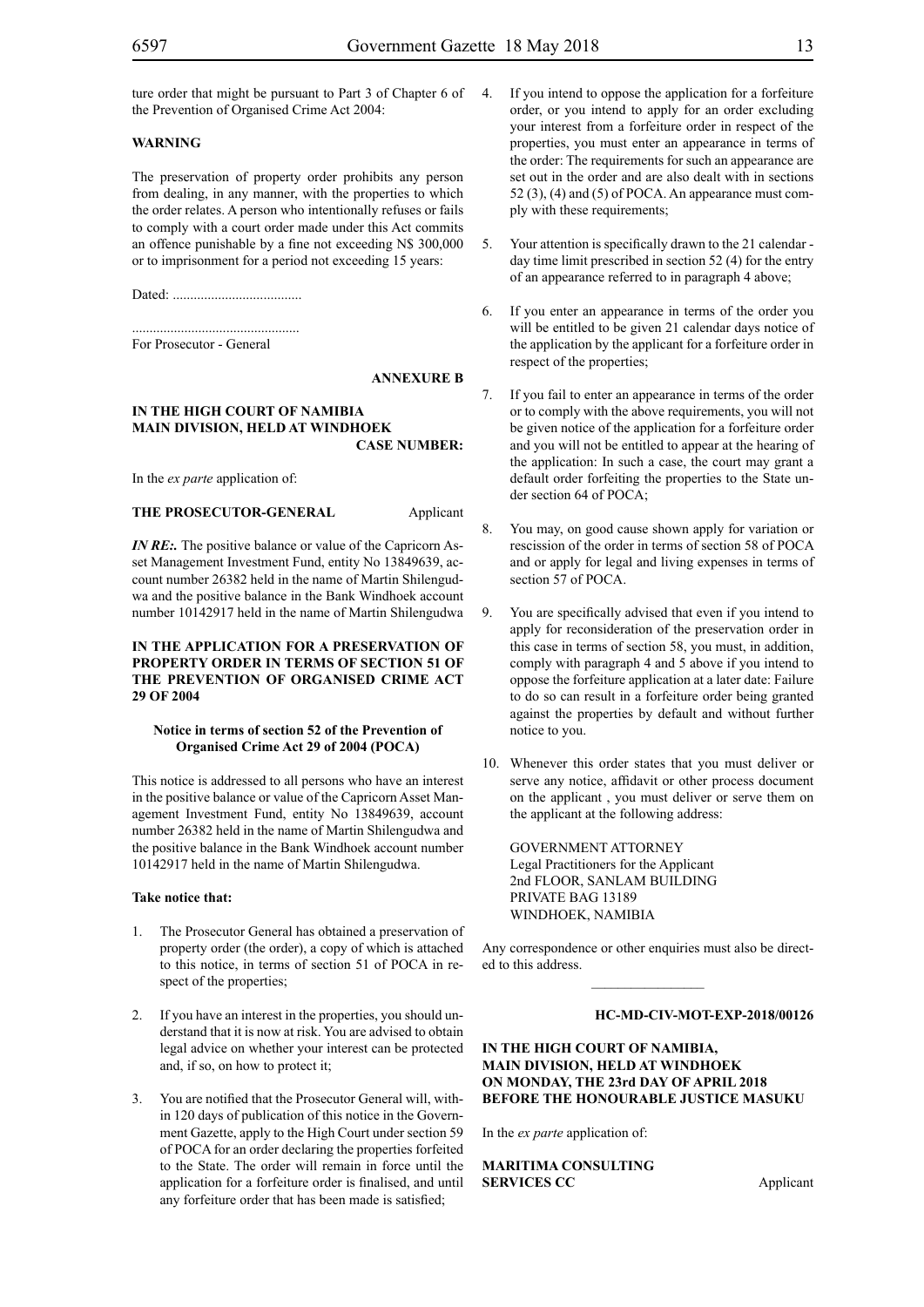and

#### **OTJOZONDU MINING (PTY) LTD** Respondent

#### **COURT ORDER**

Having heard **MR. S. OOSTHUIZEN,** for the applicant and having read the Application for HC-MD-CIV-MOT-EXP-2018/00126 and other documents filed of record:

#### **IT IS HEREBY ORDERED THAT:**

- 1 The Applicant's non-compliance with the forms and service provided for by the Rules of this Honourable Court is hereby condoned and this application is heard as one of urgency as envisaged in Rule 73(3).
- 2 The Respondent corporation is provisionally wound up in the hands of the Master of the High Court.
- 3. A *Rule Nisi* is hereby issued calling upon the Respondent to show cause, if any to this Honourable Court, on or before 8 June 2018 at 10h00, why an order should not be made in the following terms:
	- 3.1 a final order of liquidation should not be granted;
	- 3.2 the costs of this application should not be costs in the cause of Respondent's liquidation.
- 4. The *Rule Nisi* granted in this matter:
	- 4.1 is to be served on the Respondent by the Deputy Sheriff in terms of the Rules of this Honourable Court, and
	- 4.2 is to be published once in the Government Gazette and once in Die Republikein newspaper.
- 5. The Master of the High Court of Namibia appoints Mr. David John Bruni as a provisional liquidator, as a matter of urgency.

#### BY ORDER OF THE COURT

### REGISTRAR

- TO: PIERRE ERASMUS On behalf of Applicant Erasmus & Associates 362 Sam Nujoma Drive Windhoek Namibia
- AND TO:Otjozondu Mining (Pty) Ltd Respondent 12 Andimba Toivo Ya Toivo Street Suiderhof Windhoek Khomas Region Namibia

 $\frac{1}{2}$ 

The Master of the High Court John Meinert Street, Windhoek

#### **HC-MD-CIV-MOT-EXP-2017/00342 IN THE HIGH COURT OF NAMIBIA, MAIN DIVISION, HELD AT WINDHOEK ON FRIDAY, THE 06th DAY OF OCTOBER 2017 BEFORE THE HONOURABLE JUSTICE UEITELE**

In the *ex parte* application of:

**ANDRE BLAAUW** Applicant

#### **COURT ORDER**

Having heard **KENNEDY HARASEB** and having read the Pleadings and other documents filed of record in respect of case HC-MD-CIV-MOT-EXP-2017/00342:

#### **IT IS HEREBY ORDERED THAT:**

- 1 That surrender of the applicant's estate is accepted.
- 2 That alternative relief is granted to the applicant.
- 3 Matter is removed from the roll and deemed to be finalized.

#### BY ORDER OF THE COURT

#### REGISTRAR

TO: FLORIAN BEUKES On behalf of Applicant Metcalfe Attorneys Windhoek 3rd floor Erastus Shapumba Towers 6 Gutenberg Platz Namibia

#### **LOST TITLE-DEED**

 $\frac{1}{2}$ 

Notice is hereby given that under the provisions of Section 38 of the Deeds Registries Act, 1937, I, the Registrar of Deeds at Windhoek intend to issue a Certificate of Registered Title in lieu of Deed of Transfer No. T 1636/2013 passed by RISTO RAIMO SIKONGO HAUSIKU and LOIDE NAITSUWE NANDIGOLO HAUSIKU in respect of certain Erf No. 932 MONDESA (Extension no. 3) which has been lost or destroyed.

All persons having objection to the issue of such Certificate are hereby required to lodge the same in writing with the Registrar of Deeds at Windhoek within 6 weeks after the date of the first publication in the Gazette.

SIGNED at windhoek on 28 March 2018

REGISTRAR OF DEEDS

#### **NOTICE OF REGISTRATION AS A WELFARE ORGANISATION**

 $\frac{1}{2}$ 

The **PUPKEWITZ FOUNDATION** applied for registration as a welfare organization in terms of Section 19 of the National Welfare Act, 1965 (Act 79 of 1965), as amended.

The objects of the organization read as follows: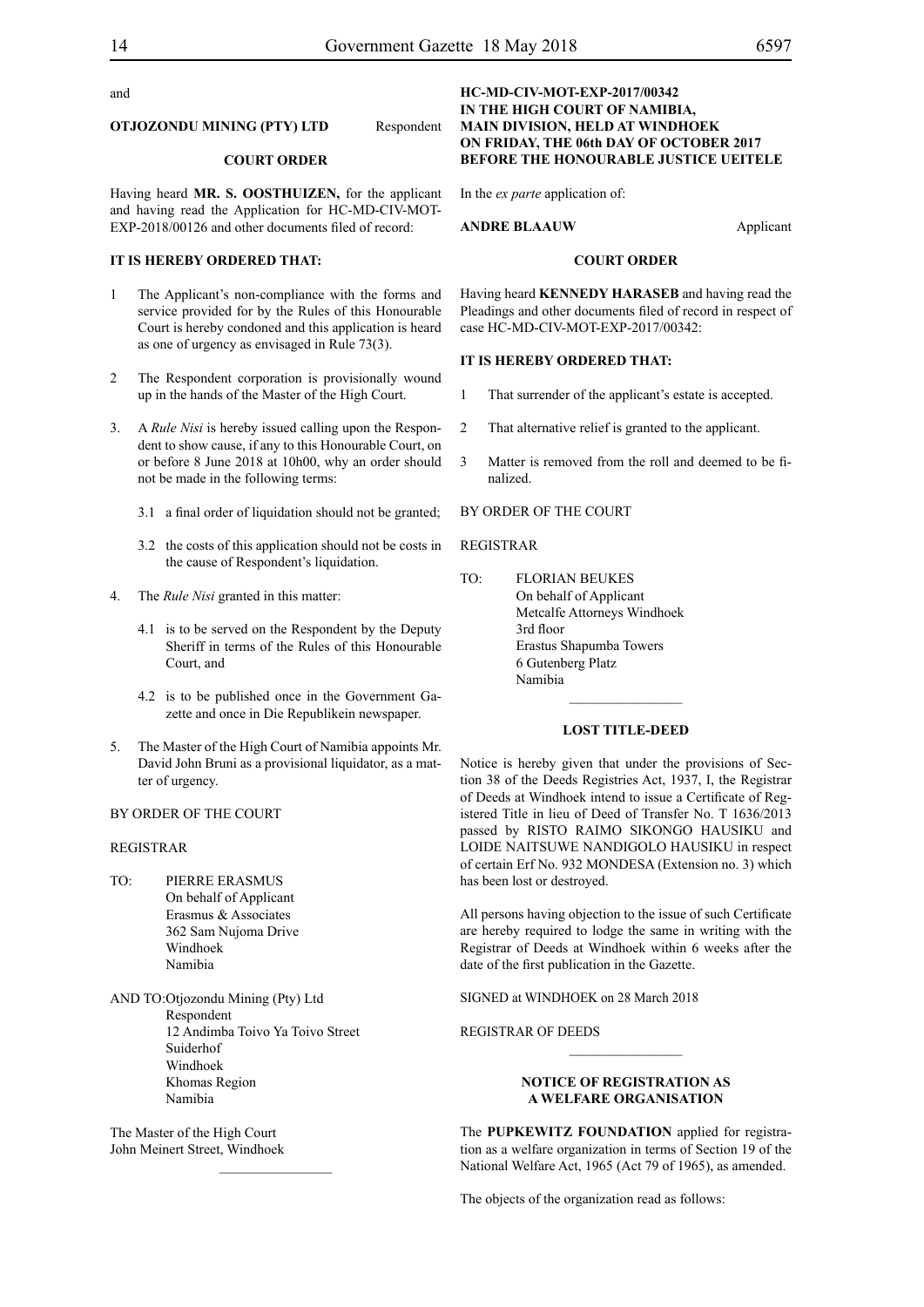- a. To promote the growth and development of disadvantaged communities by providing financial support.
- b. To provide Early Childhood Development initiatives by providing nutritious feeding to learners. To empower Early Childhood Development teachers through capacity building workshops.
- c. To improve the living standard of vulnerable communities by supporting affordable housing projects.
- d. To contribute towards sustainable social and economic development for marginalised communities by providing SME initiatives.
- e. To contribute to the quality of life of people in remote areas by affordable and accessible health care.
- f. To promote wildlife conservation through sustainable environmental educational programmes.
- g. To contribute to the development of sport in Namibia by providing sponsorships to identified sport clubs.

Any person or persons desiring to raise objections against the registration of the organization must submit such representations to the Permanent Secretary of the Ministry of Health and Social Services, Private Bag 13198, Windhoek within twenty-one days as from the date of this advertisement.

The Chairperson P.O. BOX 140 **WINDHOEK** 

#### **NOTICE OF REGISTRATION AS A WELFARE ORGANISATION**

The **Namibian Association of Sign Lan-GUAGE INTERPRETERS (NASLI)** applied for registration as a welfare organisation in terms of Section 19 of the National Welfare Act, 1965 (Act 79 of 1965) as amended.

The objects of the organisation read as follows:

- 1. To ensure accessibility to information regarding social, political and economic issues which affect the deaf person, through the sign language interpretation to the deaf community in the entire Namibia.
- 2. To advocate for the rights and services of sign language interpreting through information dissemination and awareness raising campaigns.
- 3. To empower upcoming sign language interpreters by mentoring them on the issues of sign language.
- 4. To promote the services of sign language interpreters through the establishment of a one stop call centre.
- 5. To solicit funds through fundraising projects to achieve the objectives of the Association.
- 6. To network and liaise with existing national and international associations of sign language interpreters for information sharing, bench marking and share best practices.

Any person or persons desiring to raise objections against the registration of the organisation must submit such representation to the Permanent Secretary of the Ministry of Health and Social Services, Private Bag 13198, Windhoek within twenty-one days as from the date of this advertisement.

SELMA MOSES The Chairperson P.O. Box 21040 **WINDHOEK** 

#### **THE ALIENS ACT, 1937 NOTICE OF INTENTION OF CHANGE OF SURNAME**

 $\frac{1}{2}$ 

I, **MATILDE MUTUKU ABISAI**, residing at Sauyemwa, Rundu, Namibia and unemployed intend applying to the Minister of Home Affairs for authority under section 9 of the Aliens Act, 1937, to assume the surname **MUTUKU** for the reasons that my current surname comprises of my father's two names **"MUTUKU ABISAI"**, whereas my surname should only be **MUTUKU**.

I previously bore the name **MATILDE MUTUKU ABISAI.**

Any person who objects to my assumption of the said surname of **MUTUKU** should as soon as may be lodge his or her objection, in writing, with a statement of his or her reasons therefor, with the Magistrate of Windhoek.

**M. M. ABISAI rundu NAMIBIA**

#### **THE ALIENS ACT, 1937 NOTICE OF INTENTION OF CHANGE OF SURNAME**

I, **vaino wosman amunyela**, residing at Windhoek and employed as a fitter & turner at Swakop Uranium intend applying to the Minister of Home Affairs for authority under section 9 of the Aliens Act, 1937, to assume the surname **HAMUNYELA** for the reasons that it is my biological father's surname and I would like to correct it from **AMUNYELA** to **HAMUNYELA**.

I previously bore the name **vainowosmanamunyela.**

Any person who objects to my assumption of the said surname of **HAMUNYELA** should as soon as may be lodge his or her objection, in writing, with a statement of his or her reasons therefor, with the Magistrate of Windhoek.

**v. w. amunyela oniika NAMIBIA**

#### **THE ALIENS ACT, 1937 NOTICE OF INTENTION OF CHANGE OF SURNAME**

 $\frac{1}{2}$ 

I, **teophilus nghinofi N. abrosius**, residing at Erf 6665, Extention 14, Ongwediva and unemployed intend applying to the Minister of Home Affairs for authority under section 9 of the Aliens Act, 1937, to assume the surname **frans** for the reasons that I, Teophilus N. N. Abrosius want